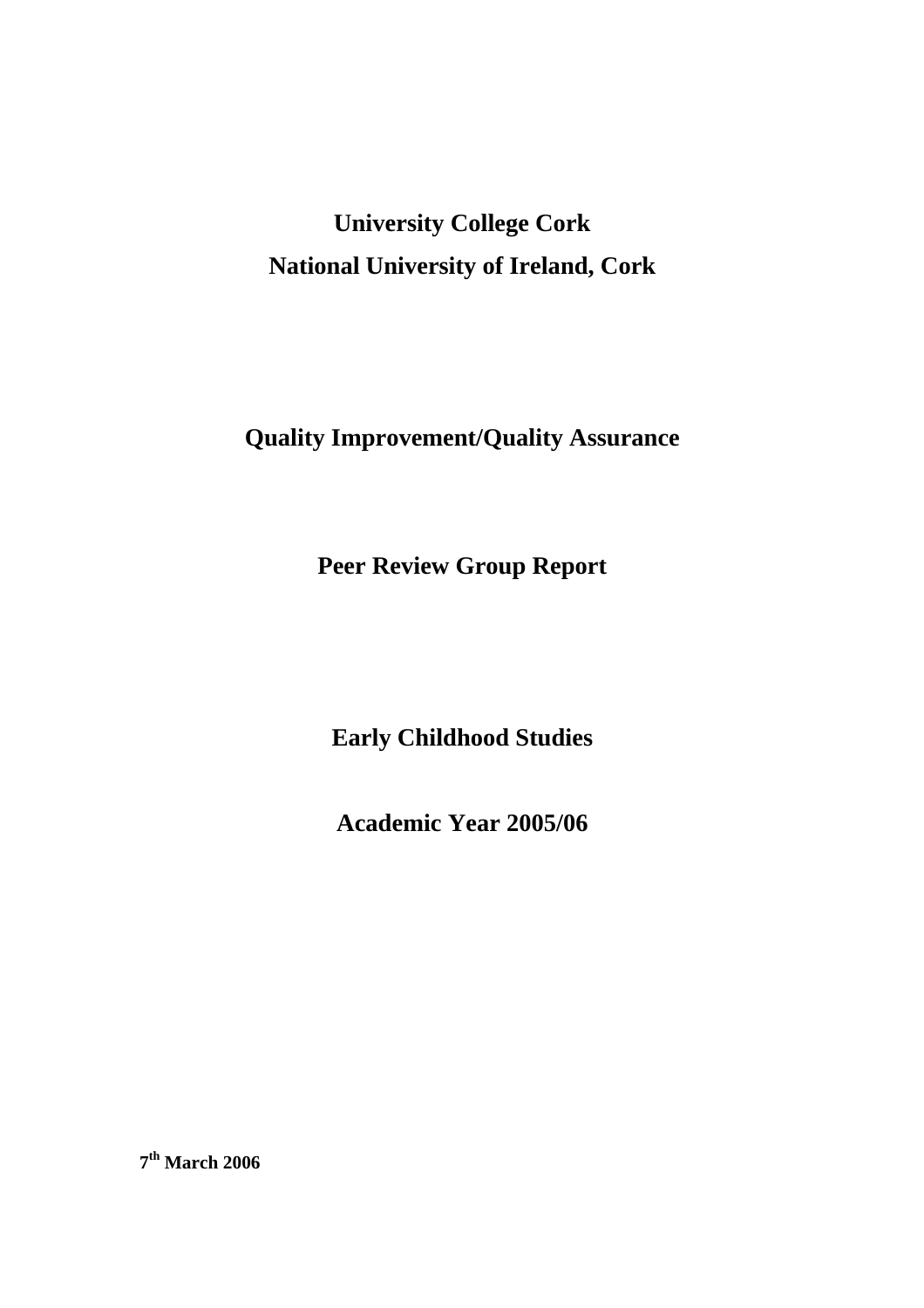# **Peer Review**

# **Members of the Peer Review Group (PRG):**

| Member                  | <b>Affiliation</b>                                              | Role                   |
|-------------------------|-----------------------------------------------------------------|------------------------|
| Dr. Maeve Conrick       | Department of French, UCC Chairperson                           |                        |
| Dr. Ursula Kilkelly     | Department of Law, UCC                                          | Internal Member        |
| Professor Tricia David  | Faculty of Education,<br>Canterbury Christ Church<br>University | External Member        |
| Professor Angela Anning | School of Education,<br>University of Leeds                     | <b>External Member</b> |

#### **Timetable of the Site Visit**

The timetable for the site visit is attached as Appendix A.

The PRG found the timetable to be adequate and appropriate for the purposes of the review. There was adequate time to visit the facilities used by students, to meet with students and staff and Officers of the University and to consider issues raised during the site visit.

#### **Methodology**

This process involved the review of an interdepartmental degree programme, rather than a single academic department. Although the criteria and methods used to assess academic departments were used here, they had to be adapted somewhat during the review process. For example, the interdepartmental nature of the degree being reviewed required that the PRG meet with staff from all four academic departments involved. Moreover, the process reviewed teaching and research from an interdepartmental and interdisciplinary perspective, rather than within an individual department. Similarly, structure, governance and management issues were addressed with reference to the interdepartmental nature of the programme rather than in the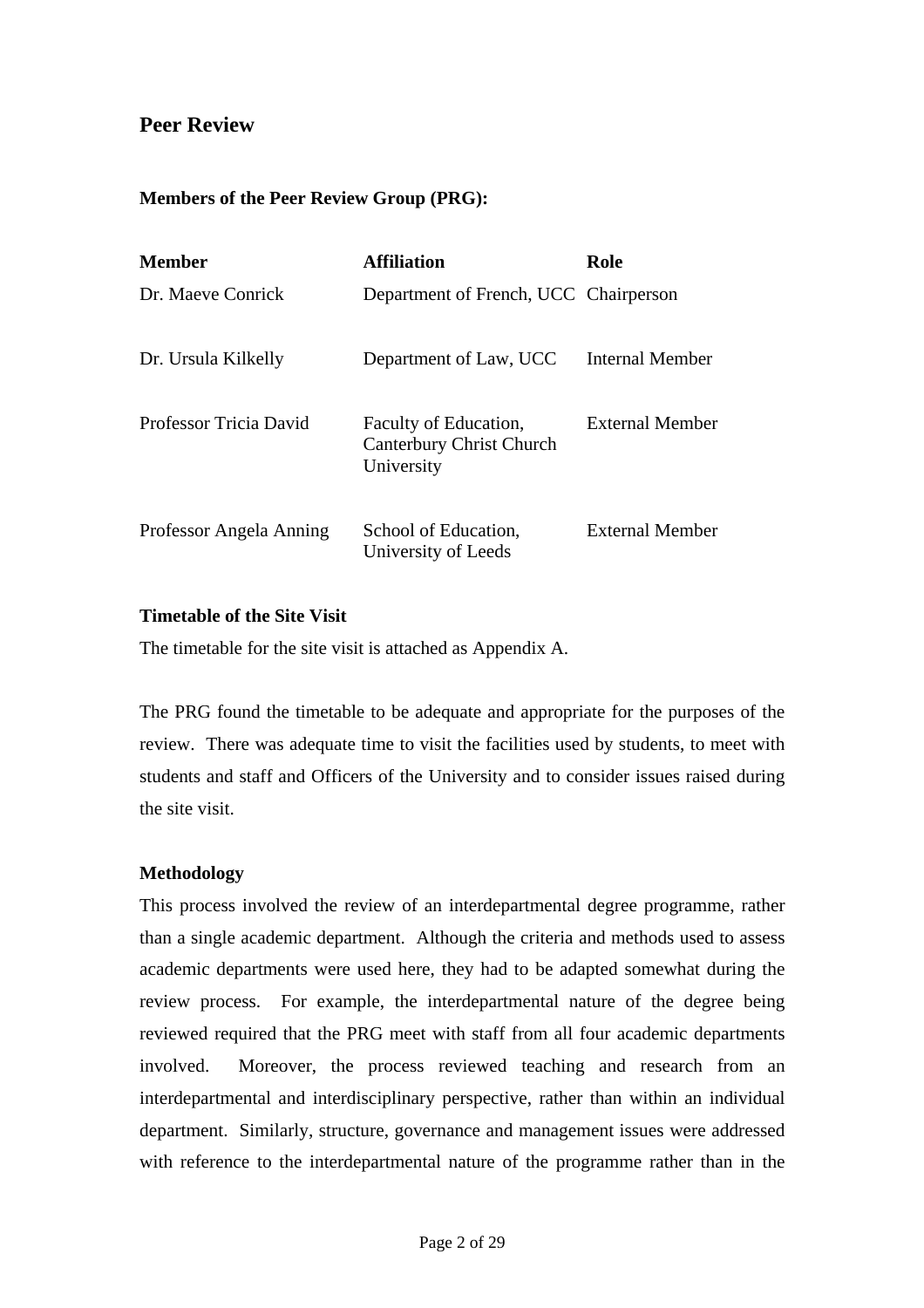context of individual departments. Overall, the PRG was cognisant throughout that each academic department involved in the review of the Early Childhood degree programme is being or has been reviewed in their own right as part of the Quality Promotion process at UCC. The objective of this review, therefore, was not to duplicate this process, but rather to consider the operation of the degree programme as an interdepartmental initiative.

All members of the Group participated in all meetings during the site visit with the exception of the visit to the Department of Education Resource Centre and the Department of Applied Social Studies off-print collection, which was carried out by two members of the Group, while the other two members visited the Library. While all members of the PRG contributed to all deliberations and discussions, responsibility for thematic areas was assigned to individuals within the Group for the purposes of writing the report. Consensus and unanimity prevailed at all times.

The review process benefited particularly from the extensive experience and expertise of the external members of the PRG whose insights into research and teaching in Early Childhood was invaluable to the process as a whole. For this reason, the external members took particular responsibility for the teaching and learning and curriculum aspects of the Programme.

This Report was drafted during the afternoon and evening of the second day of the site visit and finalised subsequent to the site visit via email. All members of the PRG agreed with the Report and its findings, and there was complete unanimity among the reviewers in relation to all aspects of the report and the recommendations made.

The report is divided into the following headings:

- 1. The Self Assessment Report
- 2. Programme Details, including organisation and planning;
- 3. Teaching and Learning;
- 4. Research and scholarly activity;
- 5. External Activity and Support Services;
- 6. Recommendations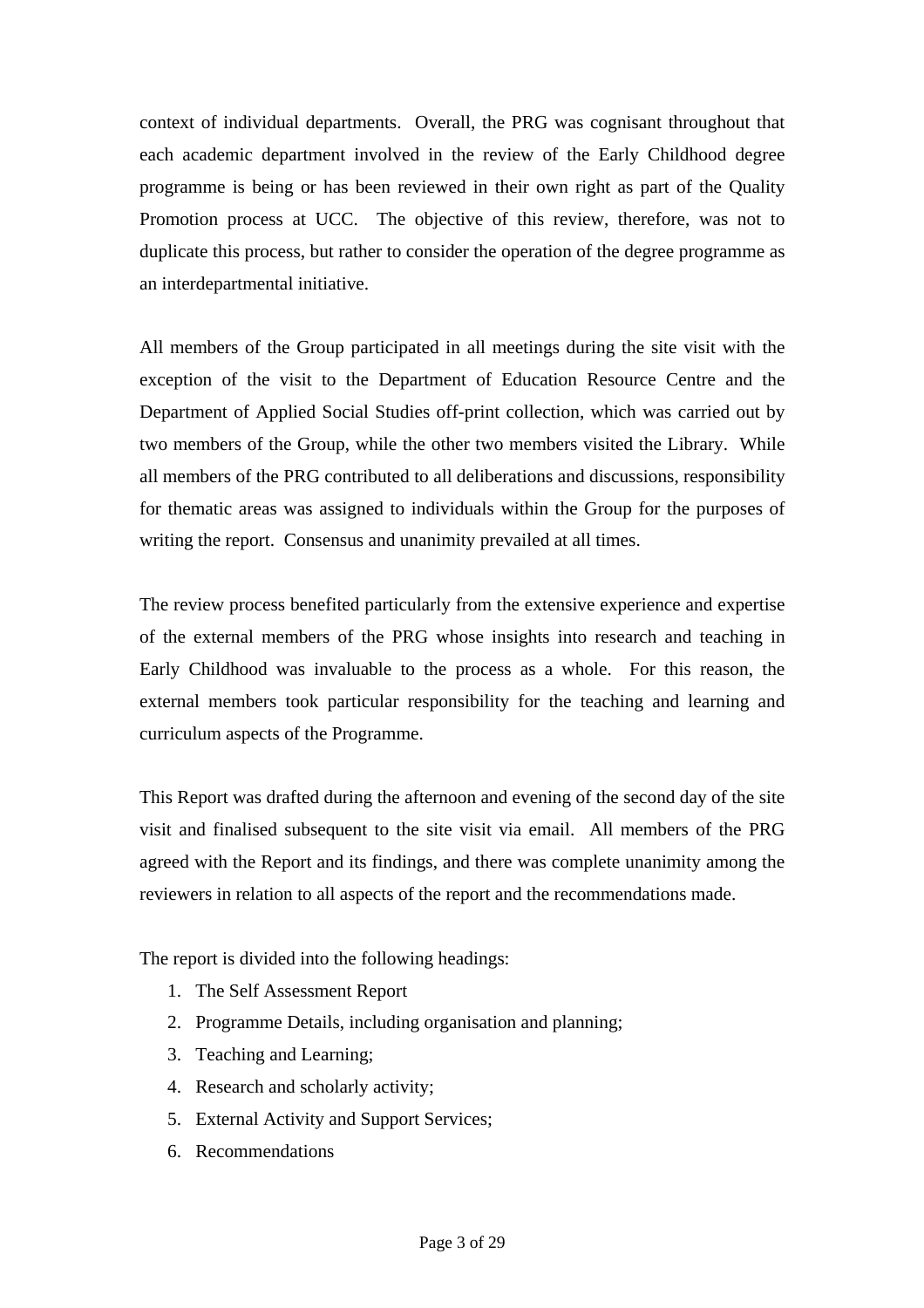# **1. The Self Assessment Report**

#### **1.1 Content of the Report**

The PRG commends the staff involved in the delivery of the Early Childhood Studies programme for their constructive engagement with the review process and the preparation of the Self Assessment Report (SAR). The PRG notes that all efforts were made to include all staff responsible for delivery of the programmes in the Quality Review. While the PRG found the SAR to be informative, it notes that the report could have included more detail, as well as a greater degree of critical analysis. At the same time, the Appendices were found to be comprehensive, particularly with regard to the data on both internal and external stakeholder views, although the PRG would have wished for a more thorough analysis and synthesis of some of the rather lengthy data presented. For this reason, and due to the interdepartmental nature of the programme being reviewed, the meetings between the PRG and individual staff members from each department and students of the programme were vital and contributed significantly to the review process.

# **1.2 Aims and Objectives of the Programme**

The PRG notes and endorses the aims and objectives of the programme as stated in the SAR:

- ¾ *To enable students to develop a capacity for detached critical perspectives as well as a sound body of interdisciplinary knowledge.*
- ¾ *To enable students to have opportunities for progressive, professional development where they can reflect on, analyse and evaluate professional practice.*
- ¾ *To give students the opportunity to put into practice theories, ideas and activities generated in the taught elements of the course.*
- ¾ *To continuously review the curriculum in line with current pedagogical thinking and political, legislative and social change.*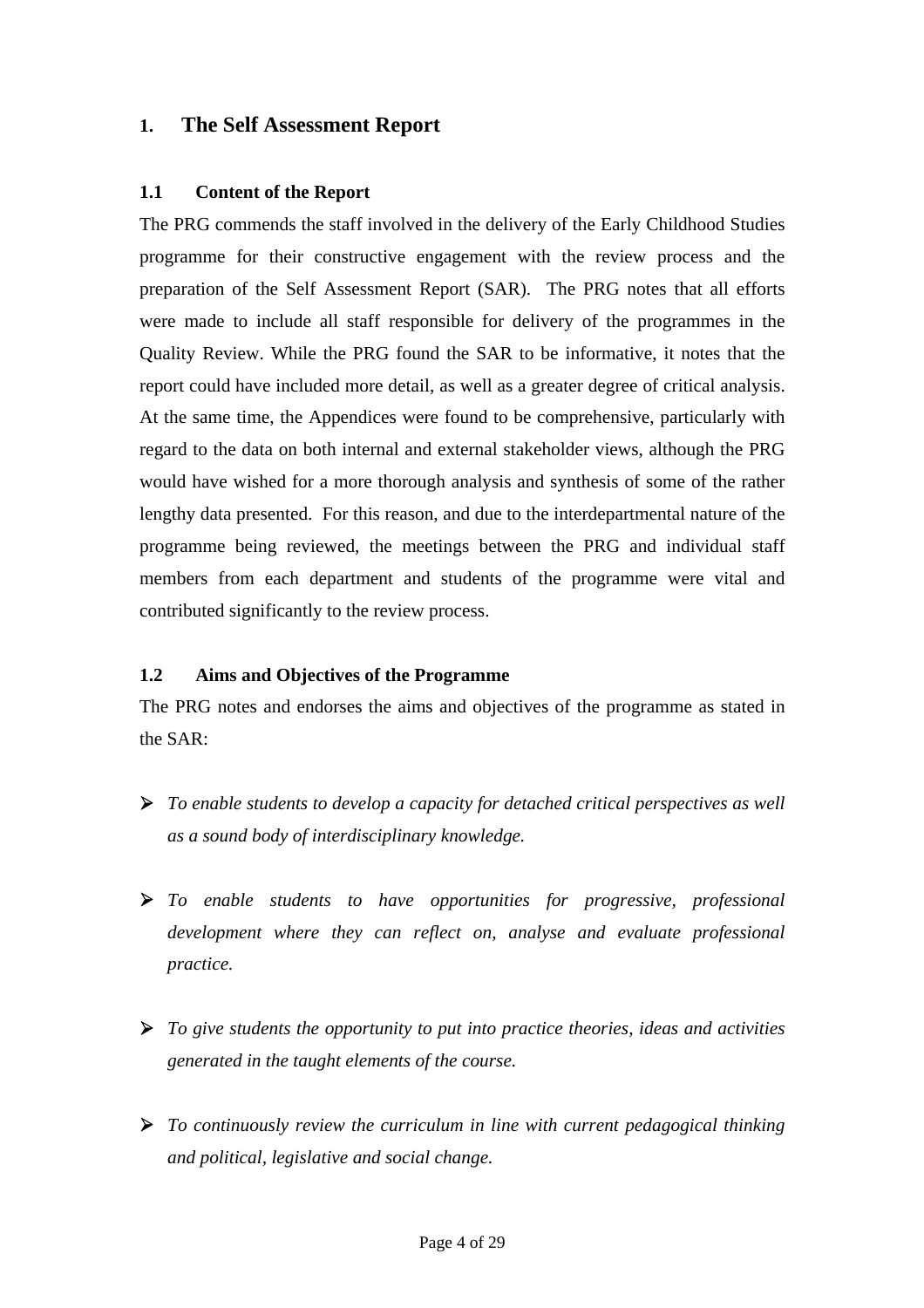The PRG commends the members of the Board of Studies for their efforts and enthusiasm since the development of the Degree some ten years ago. It recognises that the interdisciplinary nature of the Degree creates obstacles for development because of existing structures in UCC, which generally do not facilitate or favour interdisciplinary programmes. The PRG considers that it may perhaps be timely to review the objectives of the programme and to examine if the objectives and curriculum match the requirements of the learners, intending professionals and society at this time.

The PRG notes and applauds the research activity that has developed from the undergraduate programme, including a significant number of postgraduates pursuing studies for MPhil and PhD Degrees, and considers that there are significant opportunities to develop this interdisciplinary research further, with external funding available.

## **1.3 SWOT Analysis**

The PRG notes and commends the SWOT analysis for its detailed reflection on a wide range of issues relevant to the programme. For the most part, it agrees with the issues raised by the SWOT analysis that are discussed in a thematic way in the sections that follow.

#### **1.4 Benchmarking**

The PRG notes that the Board of Studies benchmarked the degree against the University of Roehampton. While there may have been more appropriate university degree programmes to benchmark against, this was nonetheless a useful exercise. However, the PRG would have welcomed the Board's overall view as to how UCC fares compared to the University of Roehampton in this area and in particular, whether any changes are recommended on the foot of this exercise.

# **2. Programme Organisation and Management**

The BA Degree in Early Childhood Studies (ECS) is a cross-faculty, multidisciplinary programme offered by the Departments of Education, Applied Social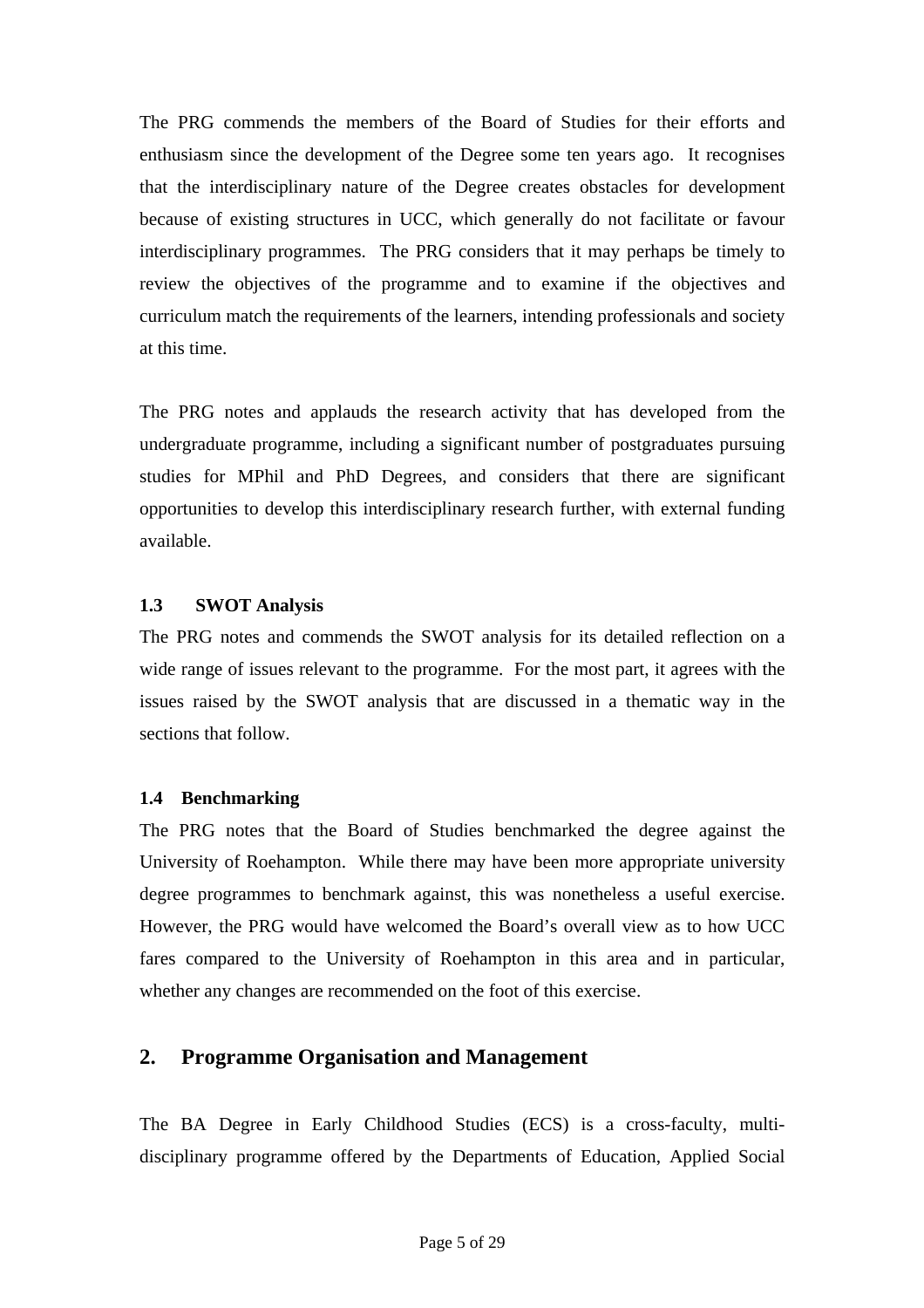Studies, Paediatrics and Child Health and Applied Psychology (see further section 3.2 below). Established in 1995 with an enrolment of 25 students, it now has an annual intake of over 100 students. As well as its academic base, the degree has two placements whereby students undertake two supervised placements totally 800 hours in the second and third years of the course. These placements are supported by Skills Laboratories and Placement Managers.

The PRG notes that this is the leading ECS course in Ireland and has been in the vanguard of the blossoming of a number of other ECS courses, and commends the work the team has done to maintain UCC's pre-eminence in this area.

# **2.1 Staffing**

The following table, based on Appendix A of the SAR, summarises the staff from the contributing departments. The staff have varying levels of input into the programme and their status varies from permanent full-time to temporary part-time. The Management Team consists of a Course Director (Department of Education) and three Deputy Directors (one each from the Departments of Education, Paediatrics & Child Health and Applied Social Studies), supported by a Senior Executive Assistant. There is also a Placement Management Team.

| <b>Department</b>             | <b>Numbers of Academic Staff</b> | <b>Status</b> |
|-------------------------------|----------------------------------|---------------|
|                               |                                  |               |
| Education                     | 3 Academic                       | Full-time     |
|                               | 6 Academic                       | Part-time     |
|                               | 4 Placement Supervisors          | Full-time     |
|                               | 2 Tutors                         | Part-time     |
|                               |                                  |               |
| <b>Applied Social Studies</b> | 8 Academic                       | Full-time     |
|                               | 1 Academic                       | Part-time     |
|                               |                                  |               |
| Paediatrics & Child Health    | 7 Academic                       | Full-time     |
|                               |                                  |               |
| <b>Applied Psychology</b>     | 4 Academic                       | Full-time     |

The PRG notes the recommendations in the SAR for appointment of Senior Lecturers in the Department of Applied Social Studies and the Department of Paediatrics and Child Health. However, it notes that there is already a system operating in UCC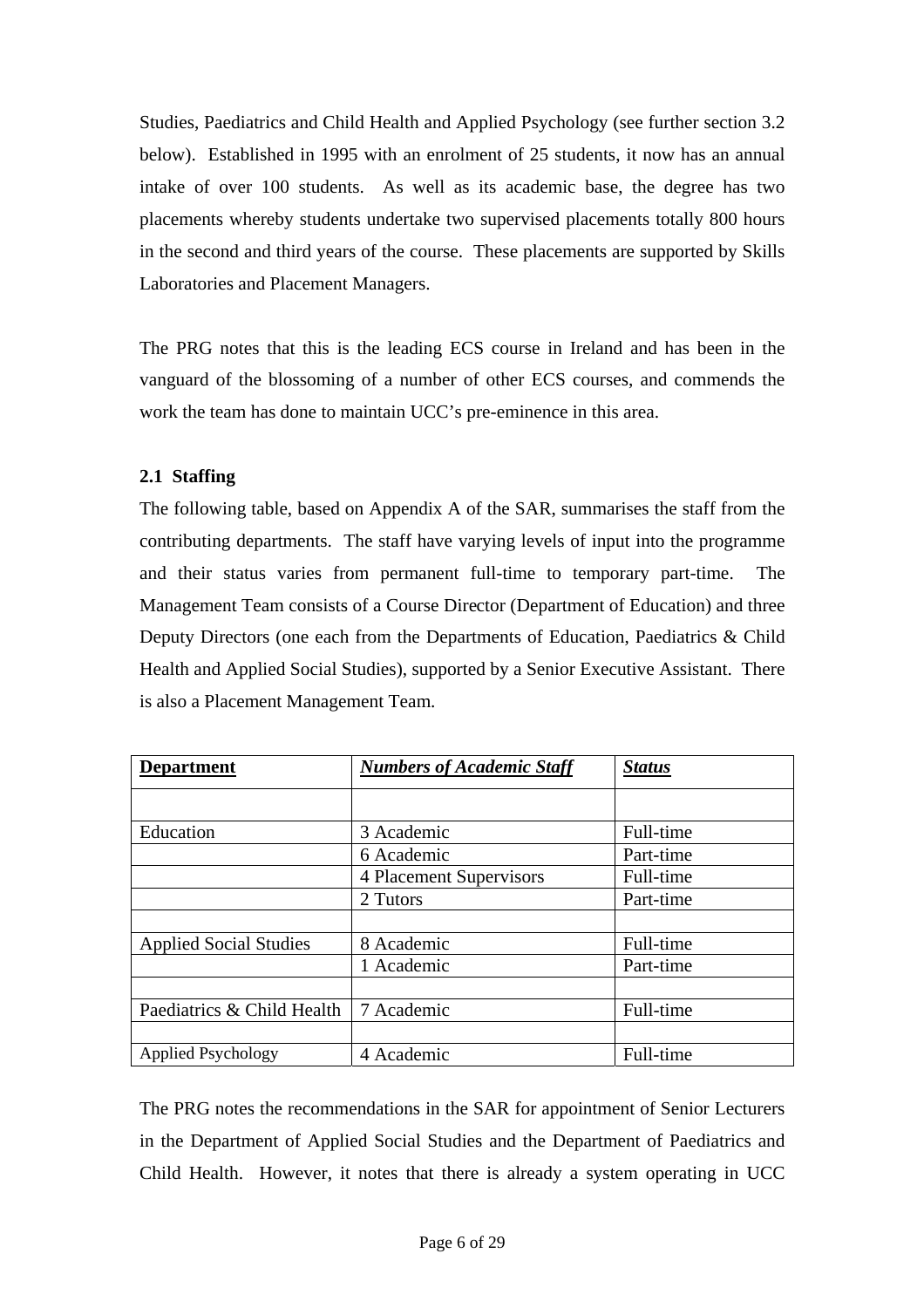whereby Lecturers may apply for promotion to Senior Lecturer positions and it recommends, therefore, that all eligible staff should be encouraged to pursue this route.

The PRG is aware that the delivery of an interdisciplinary degree programme such as the BA (Early Childhood Studies) has particular staffing implications for some departments more than others. In the light of their contribution to the teaching of the programme and the planning difficulties caused by the insecurity of several posts in the Department of Applied Social Studies, the PRG recommends that serious consideration be given to the filling of a full-time Lecturer position in that Department.

The PRG acknowledges and compliments the quality of administrative help given to the Board of Studies and notes that without this there would be an unacceptable burden on the academic staff.

The PRG considers that urgent attention should be paid to filling the Chair in Early Childhood Studies. The position of Chair needs to be examined with respect to the programme's need for leadership over a range of areas: research, curriculum review, administration and accreditation of the programme. There is a complexity at the level of interdisciplinary programmes that is not always evident at departmental level. The PRG recommends, with a view to immediate action, that the issue of the criteria for an appointment and the filling of the chair be considered by the University as soon as possible.

#### **2.2 Space**

In most universities space is at a premium and this is clearly the case at UCC. Firstly, the programme office space is limited and the submission of assignments causes both a storage and a 'traffic' problem on certain days. The PRG recommends that this issue be examined with some urgency.

A second problem relates to space for both placement tutors and postgraduate students. With regard to the former, there are clear difficulties with regard to the limited accommodation currently available to placement tutors which means that they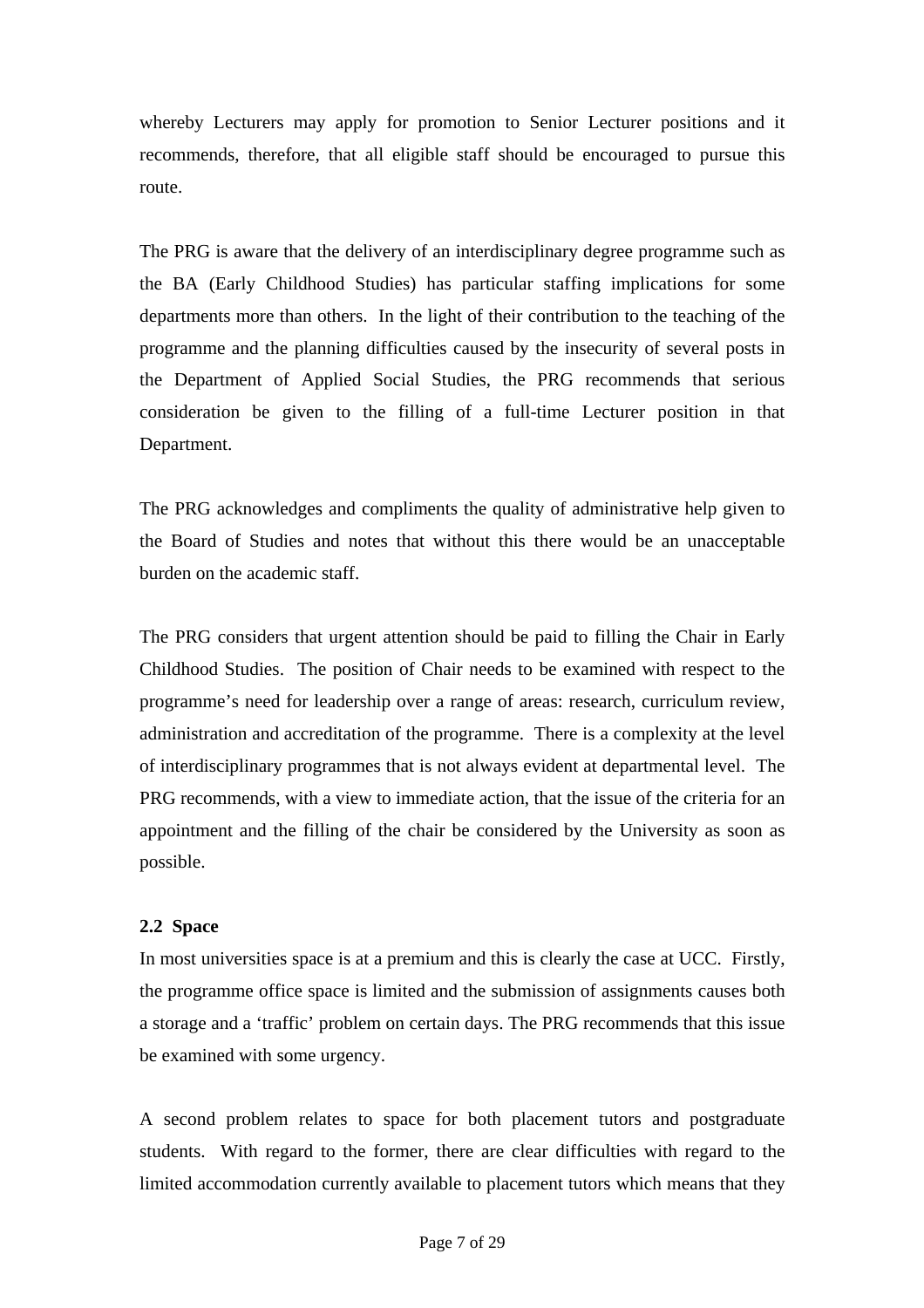have insufficient privacy to liaise confidentially with both students and those offering placements. With regard to postgraduate students, efforts should be made to identify a common space – for research and social purposes – in order to encourage interdisciplinary research at this level.

#### **2.3 Programme Organisation and Governance**

#### *2.3.1 Clarifying Roles and Responsibilities*

The PRG is aware that the University is currently undergoing the re-structuring of its academic administration and notes the opportunities that this might create for reconsideration of the governance of the programme. In particular, there is an opportunity to place the programme strategically in the new structures and this should be considered by all concerned – the Board of Studies and the Heads of the Colleges of Arts, Celtic Studies & Social Sciences and Medicine & Health. The present system of establishment of a Board of Studies with responsibility for the programme needs to be confirmed and support must be given to the Board. However, the roles and responsibilities of the Board, the Director, and the Deputy Directors need to be defined and clarified, with appropriate recognition given for the efforts of staff who are involved in the management and delivery of the programme. As it stands, a heavy administrative load falls on a small group of committed staff.

#### *2.3.2 Department-based Structures and Systems*

With most interdisciplinary programmes there is a risk that the programme may become identified with one department, or with a small group of individuals. At present, funding in UCC is primarily departmentally-based and this creates difficulties for interdisciplinary programmes. Departments are resourced for their part in delivering the programme by the allocation of student and staff FTEs as appropriate. However, it was apparent to the PRG that not all the departments involved in the BA (Early Childhood Studies) Degree programme appreciated the extent of the income they were generating through involvement with the programme; for example, all departments expressed the view that they were subsidising the programme.

The University has an important role to play in the encouragement of interdisciplinary programmes, in particular in the establishment of transparent mechanisms for the allocation of resources (staffing, finances and space). The PRG is aware of the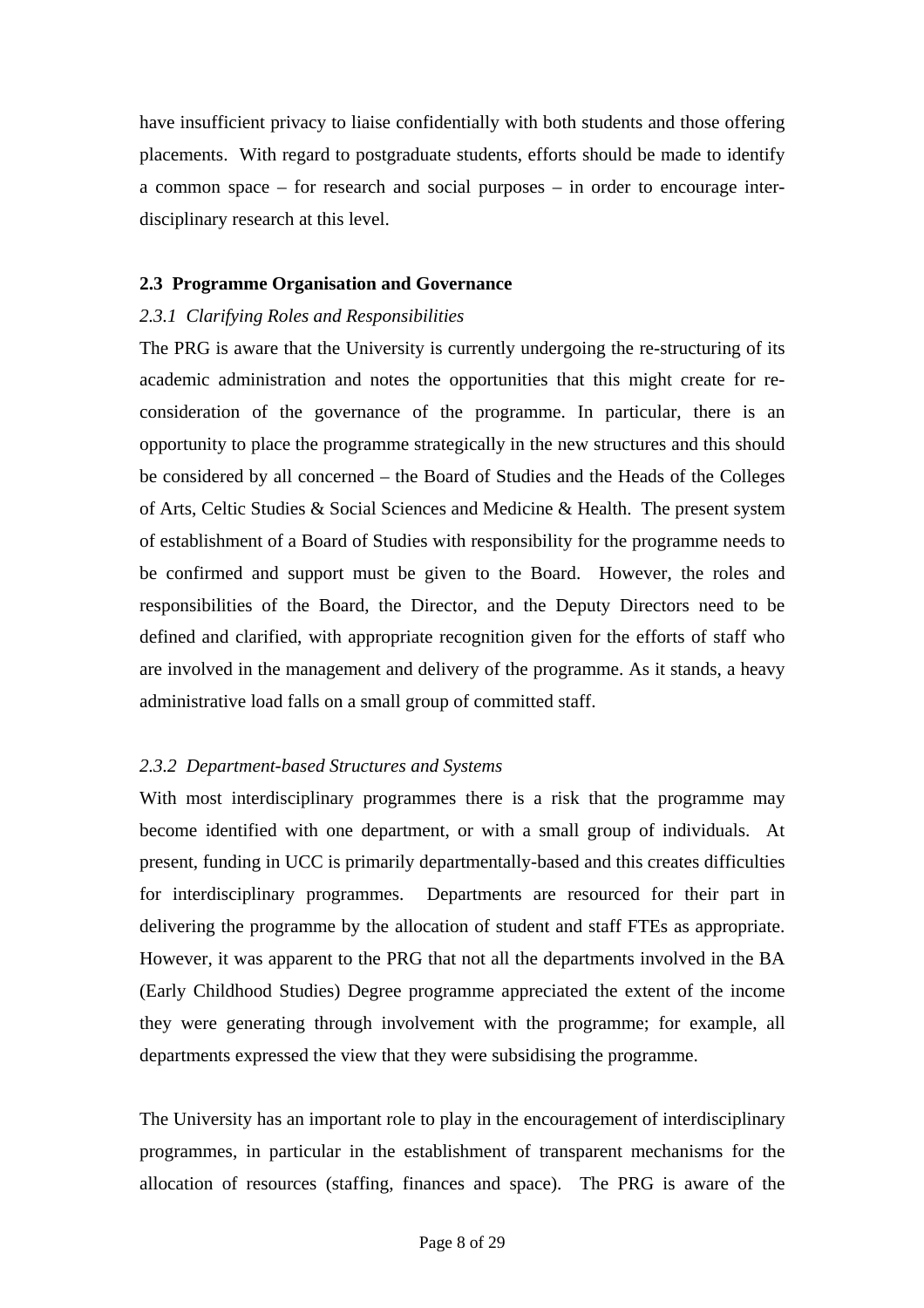discussions on the Resource Allocation Model (RAM) and expresses the hope that the final RAM will take account of the specific needs of interdisciplinary programmes. One possible approach would be that FTEs within interdisciplinary programmes would be given an additional weighting.

The PRG notes the management tensions that inevitably exist in programmes such as this one. The Director has no authority over staff, as this is a function of the Head of the relevant Department. This, among other things, poses a real risk to the sustainability of the degree programme, as without a Director with budget and managerial control staff contributions depend on goodwill and medium- and longterm planning is extremely difficult.

Other practical problems arise due to the interdepartmental nature of the programme. In particular, the PRG notes that the Board of Studies does not currently have access via DMIS to the marks from modules in Applied Psychology. As a result, it is not possible for the Board of Studies to hold pre-examination Board meetings where the entire profile of all students is considered. The reviewers consider this to be unacceptable and recommend that, with immediate effect, the Director be given access on the DMIS to all modules taken by all students in all years of the Degree programme.

# **2.4 Recommendations**

The PRG recommends that

- the University develop its policies and workable formulae for budgetary aspects and resource allocation for interdisciplinary degree programmes in the context of the RAM;
- the Board of Studies (BOS) review the management structure for the degree programme as a matter of immediate urgency and consider a clearer definition of roles and responsibilities;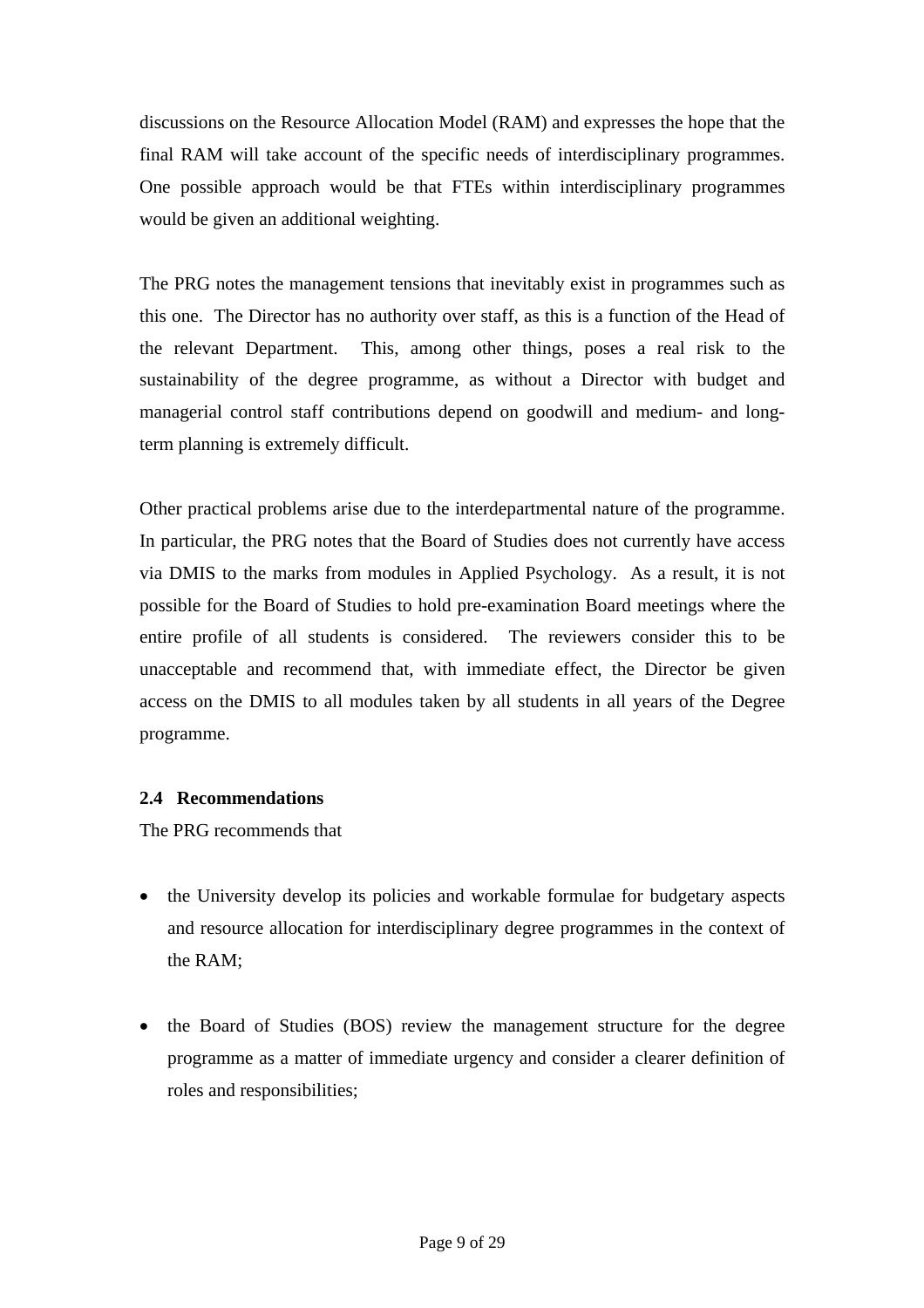- consideration be given to means of incentivising the participation of schools and colleges in interdisciplinary degrees;
- consideration be given to appointing a full-time permanent lecturer to the Department of Applied Social Studies in the area of Early Childhood;
- the Chair in Early Childhood Studies be filled as soon as possible;
- the Director be given access on the DMIS to all modules taken by all students in all years of the Degree programme with immediate effect;
- consideration be given to the provision of appropriate dedicated space and facilities for the administrative and pastoral support of the degree programme and in particular for the support of research postgraduate students.

# *3.* **Teaching and Learning**

#### **3.1 Need to Review the Conceptual Framework of the Degree**

The PRG notes that the BA (Early Childhood Studies) Degree programme has been in place for ten years and that this provides an excellent opportunity to re-examine the conceptual framework for the degree. Questions need to be framed such as: *What kind of graduates do the Board of Studies aim to develop and produce? What learning objectives and learning outcomes are appropriate to this aim? What are the processes by which the aim will be achieved? How are vocational needs of students balanced with academic attainments? What forms of assessments are most appropriate for which aspects of the student experiences? How are the programme aims to be reconciled with changing policy demands for a children's services workforce?*

The PRG recommends that the Board of Studies should consider and examine possible models for the future development of the degree programmes and the graduates it will produce. The interdisciplinary nature of the degree makes the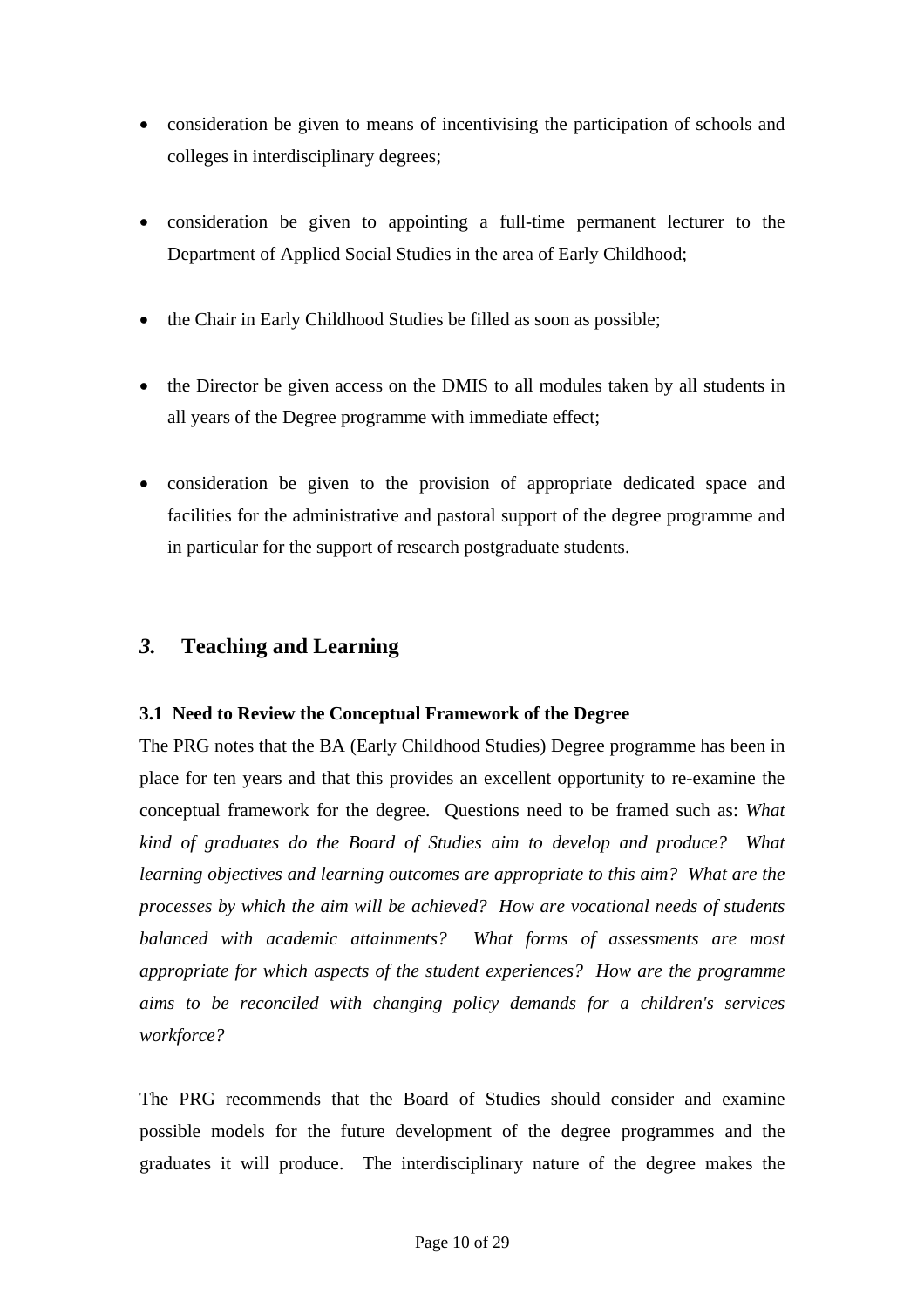organisation and integration of the teaching and learning challenging, and the PRG notes that currently much of the teaching is in parallel, rather than fully integrated. The PRG recommends that the Board of Studies consider more radical developments in relation to the delivery of the teaching of the curriculum across disciplinary boundaries, especially in the later years of the programme. The reviewers were of the opinion that only the very brightest of current students understood the theoretical links between the discrete domains of the programme and its overall curriculum. The interdisciplinary nature of the programme is challenging for learners. For example, the different departmental constructs of students affects the environment in which they are taught and how early in the programmes learners are encouraged to be independent.

#### **3.2 Contribution of the Department of Applied Psychology**

The PRG considers that there is a serious issue with the Applied Psychology section of the curriculum. The perception of the Department of Applied Psychology of their role is that they service the programme rather than act as a partner in the delivery of the degree. The Department does not appear to view itself as being an integral part of the programme planning or delivery. The view was expressed that they were not consulted about programme changes. The departmental representative from Applied Psychology expressed positive antipathy to teaching the students on the programme. This is a source of serious concern for the PRG, and an anxiety also expressed by the students. The PRG also notes the lack of access of the Board of Studies to Applied Psychology examination marks, external examiners, etc as being a problematic aspect of the role of Applied Psychology within the programme (see above section 2.3.2 also).

#### **3.3 Quality of Teaching**

In general, the quality of teaching across the disciplines is very good and well appreciated by the students. This was evident from discussions between students and the reviewers and the evaluation forms included in the Appendices to the Selfassessment Report. The students expressed the view that more consistent use could be made of modern teaching technologies such as Blackboard.com. The PRG is concerned that students do not appear to make much use of up-to-date journals, electronic or print based, despite the good quality of resources and search systems in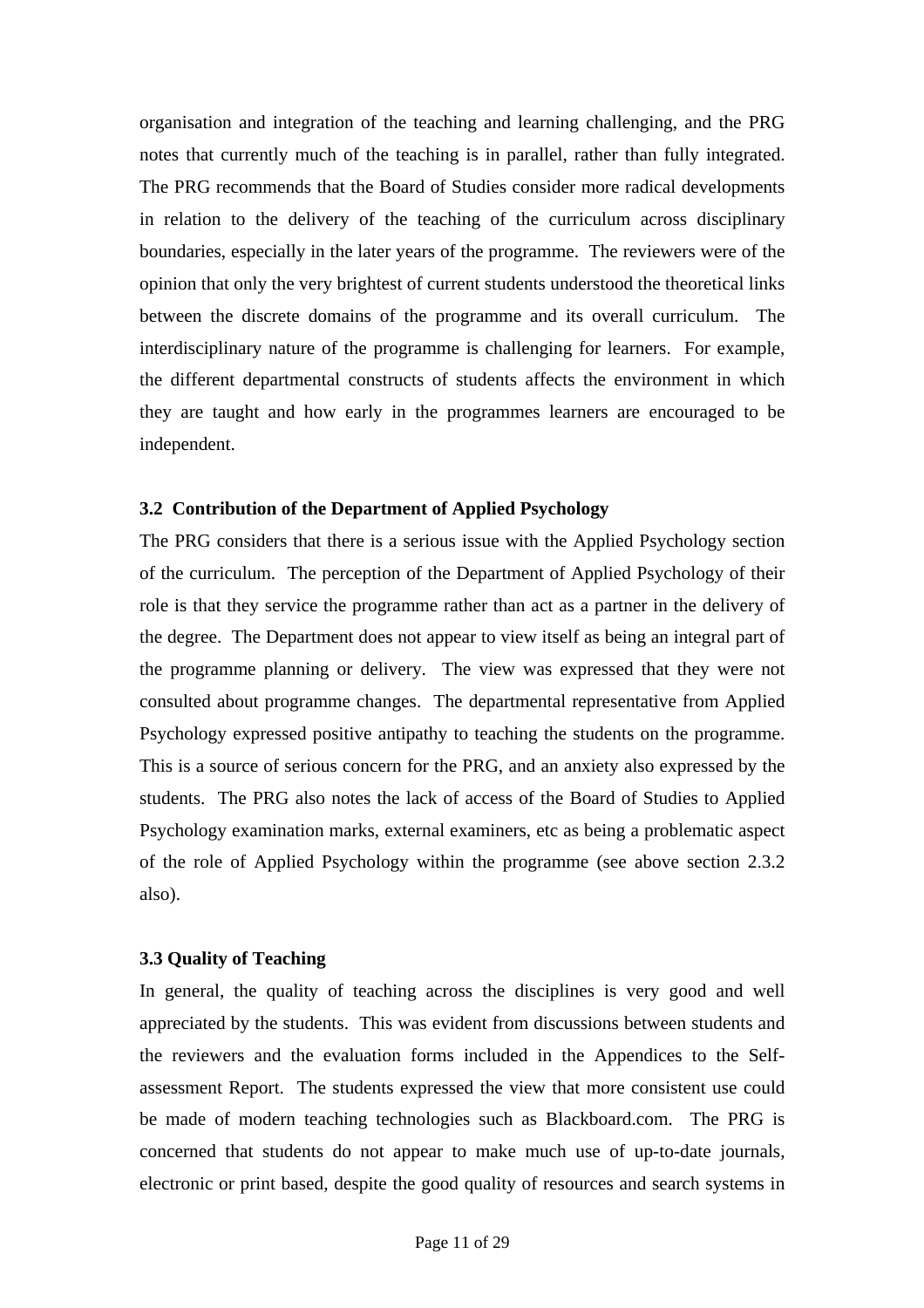the library to access them. Moreover, some of the set reading for modules appeared to need updating to prioritise recent scholarship and research in the field.

It is clear from the SAR and from meetings between staff, students and the PRG that students are regularly reviewed for their opinion on the quality of the teaching and learning experience. The PRG recommends that those involved in the Degree also consider the use of focus groups at the end of the teaching period to ascertain a range of student views. It is also important that feedback is given to students as to the outcome of such discussions and the way decisions about any subsequent changes are to be incorporated into the programme.

## **3.4 Feedback on Assignments**

The PRG considers that the assignments that the students have to complete are valuable. However, it recommends that more formal arrangements should be established to ensure the return of these assignments to the students at specified, predetermined times. This is necessary to ensure that the students can fully benefit from the comments and feedback at strategic points in the complex, multi-disciplinary programme. The students also asked for more liaison across the disciplines to stagger assignment submission dates and this is something which the PRG supports.

# **3.5 Double Marking of Written Work**

The PRG recognises the time and resource implication of implementing a scheme whereby all written work is double-marked. However, members of the Group were of the view that some element of double-marking and moderation is necessary and would be of real benefit in terms of staff development and equity for the students within the programme.

#### **3.6 Staff Student Committee**

The PRG commends the efforts made by all staff to ensure that the students are supported in all aspects of their experience in UCC. It notes the establishment of a staff student committee and commended the fact that this appears to work well. However, the PRG considers that this committee could be more robust, and in particular recommends that staff from all disciplines be represented on it.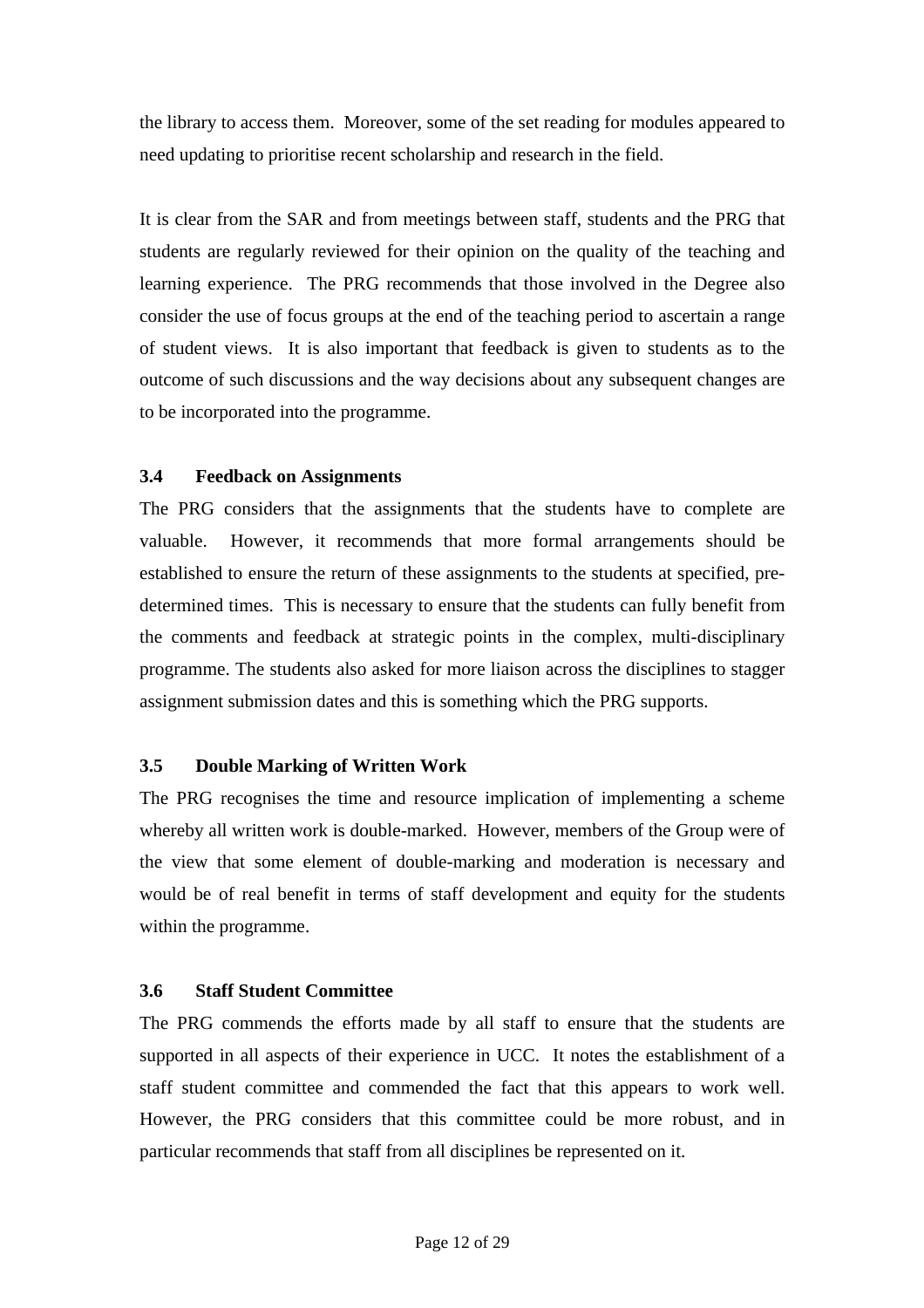#### **3.7 Work Placements**

The PRG is of the opinion that overall the work placement experiences formed a valuable aspect of the programme. However, the students expressed the view that the timing of the two major placements back-to-back was problematic for them insofar as they are away from the university for six months in total. The PRG recommends that the timings and length of the work placements should be re-considered in the light of the aims and objectives of the programme, perhaps with a view to separating the two placements and making them of shorter duration. It also welcomes that consideration is being given to ways of maintaining the academic link between students and the university during their placements.

#### **3.8 Part-Time Degree**

The PRG notes that plans had been made to enable the degree to be taken on a parttime basis. These plans have not come to fruition, as the part-time option was not economically viable. The explanation given by the team was that as part-time students must pay fees, the costs for the student of studying is a major barrier to recruiting them onto the programme. Nevertheless, the PRG recommends that active consideration be given to continuing to pursue options to study for the degree on a part-time basis, facilitating access to the programme for mature students and nontraditional students in particular.

#### **3.9 Recommendations**

The PRG recommends that:

- in the interests of the students and the ongoing viability of the degree, the role of the Department of Applied Psychology in provision of service teaching in the degree programme be re-evaluated, with consideration being given to the appointment of a staff member with expertise in psychology in one of the other participating departments to contribute to this aspect of the programme;
- all assignments be returned to students by a specified date, communicated to students at the commencement of the academic year;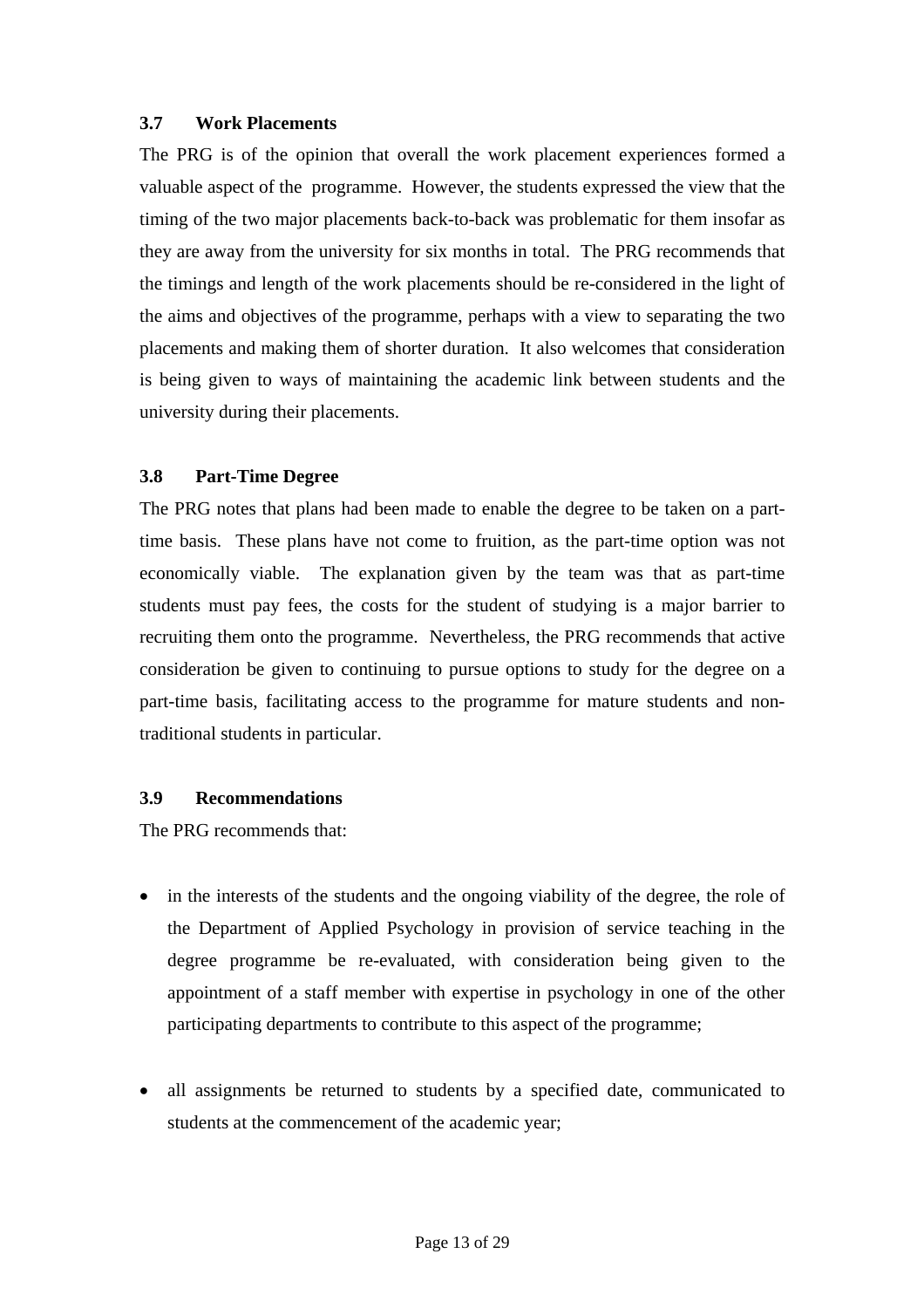- serious consideration be given to double marking and moderation of both assignments and written examinations at the level of final year, initially, with a view to ensuring consistency of standards at all levels eventually;
- the staff/student committee be reformulated with representation from all participating departments and a rotating Chair;
- the timeframe of work placements and their function within the curriculum be reconsidered;
- greater use be made of central resources available, in particular the Boole Library, rather than in the Dept of Education Resource Centre the Department of Applied Social Studies Off-print Collection;
- greater focus be placed on research–led teaching and learning with a concentration on theoretical currency in all reading lists and encouragement of students to make maximum use of library resources, including journal and electronic sources, and to be trained in research methods at undergraduate level.

# **4. Research and Scholarly Activity**

# **4.1 Overview of Research**

There are currently many research strengths in the Departments which contribute to the Early Childhood Studies Programme. Two thirds of the full-time staff involved in the Programme have PhDs and several individual members of staff are also research active. A small number of individuals have extensive research portfolios in their disciplines in the area of Early Childhood. Research at doctoral level is also very active but is based, primarily, in the Department of Education. Several PhD students have been successful in attracting research funding and others, having completed their doctoral studies, have gone on to research at post-doctoral level.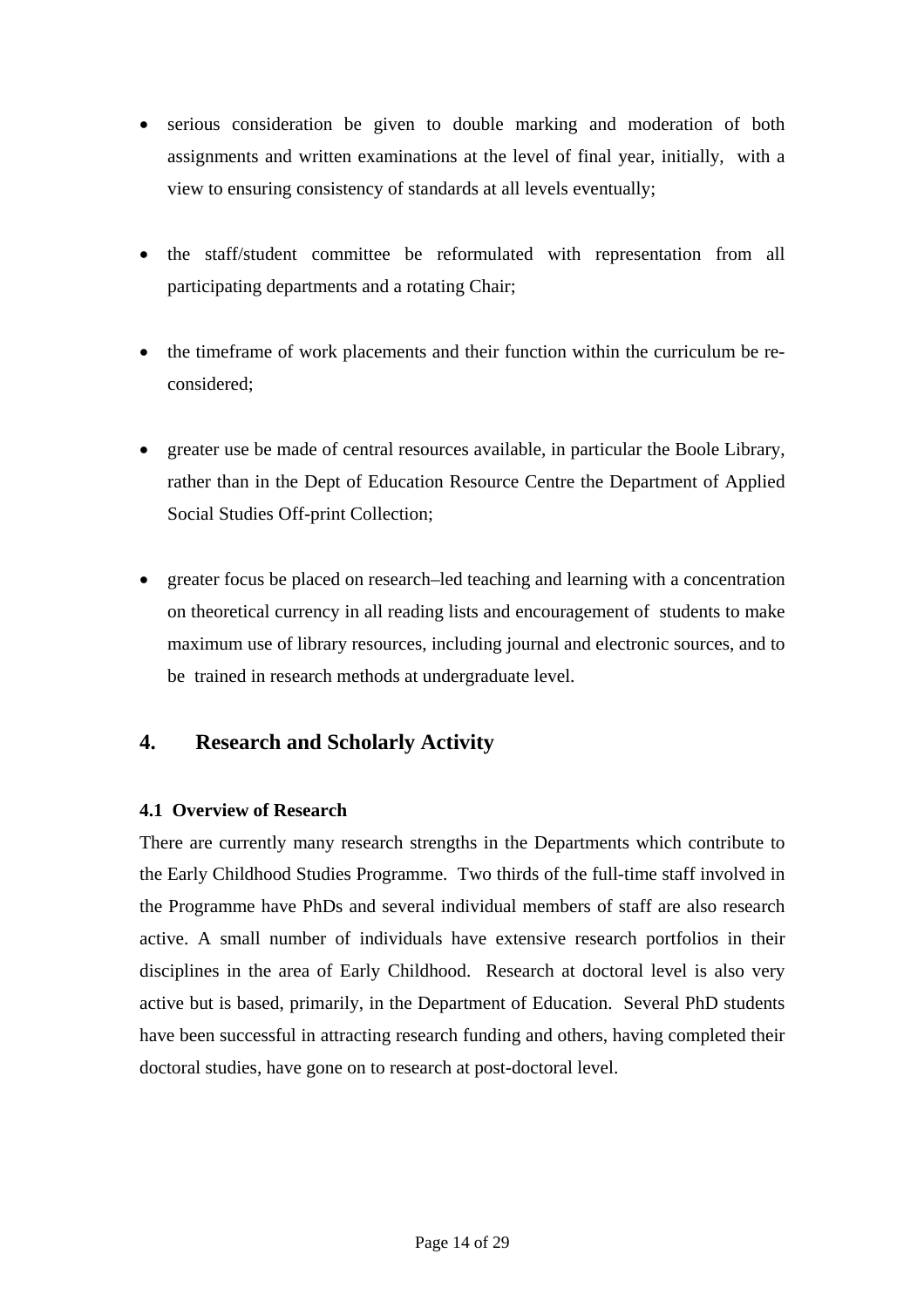#### **4.2 Encouraging Research**

While many individual staff are research active, there are others who are not. This has implications for the quality and development of the Degree in terms of ensuring that teaching is current and research led and that students learn the importance of research and critical awareness (see above section 3.2). It is also important for the personal development and promotion prospects of individual staff members. The PRG believes, therefore, that a priority must be the development of initiatives in this area to promote the development of a research culture across the disciplines as well as within them. It identifies a particular need to adopt measures to encourage all staff to become actively involved in research. The PRG believes that there is an important leadership role for senior staff on the Programme to play in both mentoring junior staff or others who are not research active, and in encouraging interdisciplinary research (including among doctoral students) in all areas of the Programme (see further below). The possibility of introducing a research mentoring programme (across as well as within departments) on a formal basis should be explored along with the need to provide interdisciplinary training to staff and students on research methods and approaches. Greater efforts should also be made to take advantage of the resources in the Research Office whose aim is to facilitate rather than to proactively encourage or develop research among staff. Efforts should be made to maximise the potential of research in Early Childhood to make a huge contribution to society and given that its currency must mean that extensive funding opportunities exist in the area. These need to be explored more strategically on an interdisciplinary and multiprofessional basis. The importance of sabbatical leave should also be clearly identified among staff who should be encouraged to work towards submitting applications in order to further develop their research profiles in Early Childhood.

#### **4.3 Promoting Interdisciplinary Research**

Despite the strength of research profiles in individual areas, little interdisciplinary research appears to be taking place across the cognate Departments involved in delivering the Early Childhood Studies Programme. The PRG recognises that there may be tension between department based and inter-departmental research and in particular, it understands that according to current structures in UCC the lack of a management and budget line (which may be reinforced rather than improved by the RAM model) encourages the former over the latter. For this reason, the PRG believes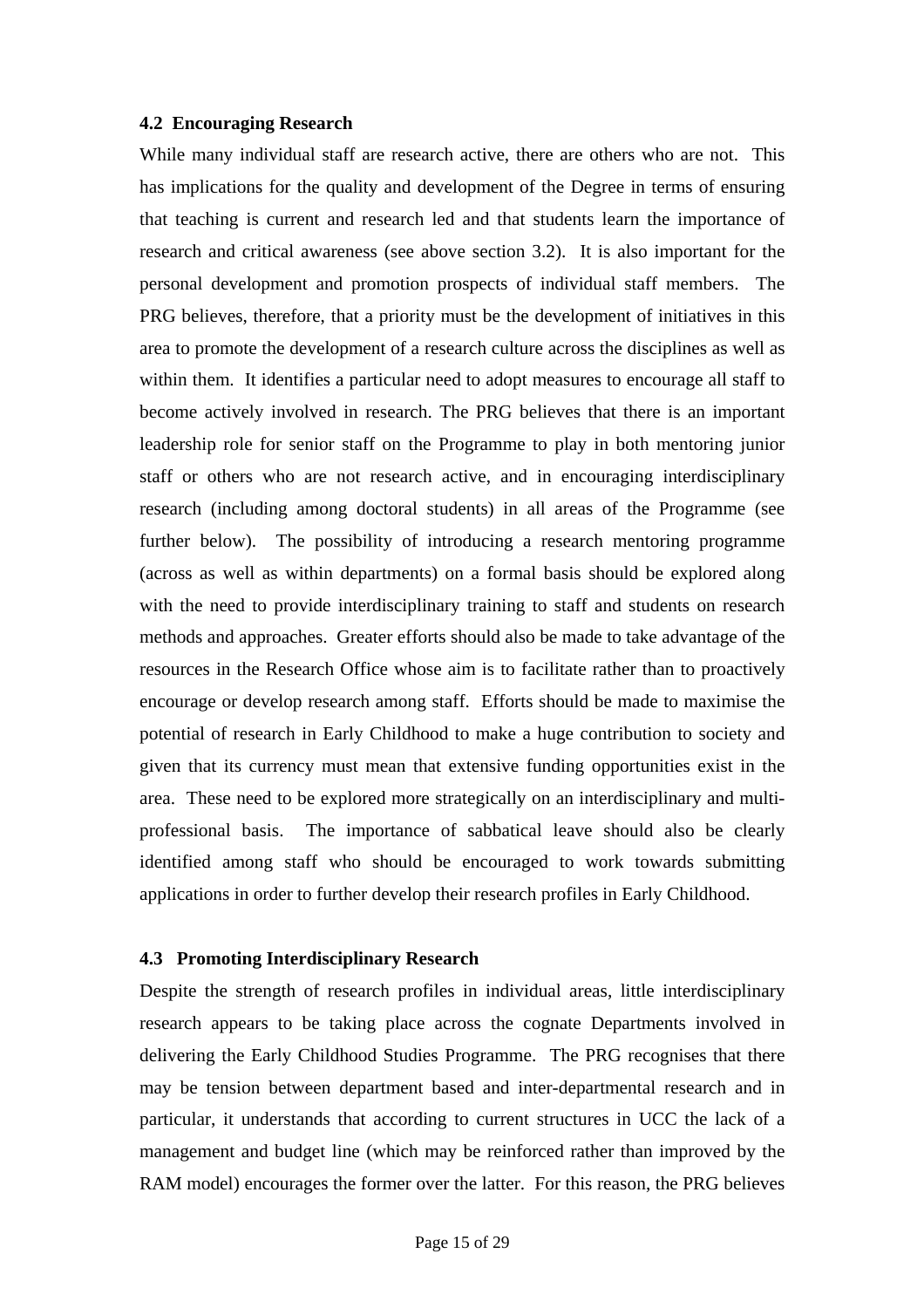that there is a need to look at ways of encouraging and promoting interdepartmental and interdisciplinary research between all staff and postgraduates involved in the area of Early Childhood. In particular, there is a need to concentrate on the development and adoption of integrated initiatives and research projects both in terms of academic peer reviewed research publications and the pursuit of research funding. The PRG recommends that an integrated research strategy be drafted among colleagues in Early Childhood and that a research committee attached to the Programme be established to facilitate this. It also recommends that consideration be given to planning a brainstorming research day to present research, explore synergies and common themes in the research of all staff working on the Programme and to explore the potential for the joint-submission of applications for interdisciplinary research funding and other academic research initiatives. The possibility of a series of research seminars, which would include members of staff and postgraduate students in all disciplines, should also be explored in order to foster interdisciplinary research in Early Childhood.

#### **4.4 Supporting Inter-disciplinary Doctoral Research**

While the PRG is impressed with the number of students undertaking doctoral research in the area of Early Childhood, there is some concern that a large proportion of the doctoral students appear to be based in the Department of Education. The PRG recommends that the range of supervisors currently involved in the supervision of doctoral research be widened and in particular, that the possibility of joint-supervision between and across Departments be explored with a view to supporting and promoting interdisciplinary doctoral study in Early Childhood. To this end also, consideration should be given to developing a programme of research activities specific to interdisciplinary doctoral research in Early Childhood. This should include a series of research seminars addressing appropriate research methodologies, relevant statistical and research software packages, and exploring the potential for publishing particularly in peer reviewed and international academic journals. An effort should also be made to identify available office space which could be allocated to PhD students undertaking research in Early Childhood. While some of these initiatives may be grouped together under the umbrella of a formal PhD Programme in Early Childhood Studies, the PRG notes that there was some concern about the credibility of a PhD in Early Childhood (linked to the current lack of full recognition of the BA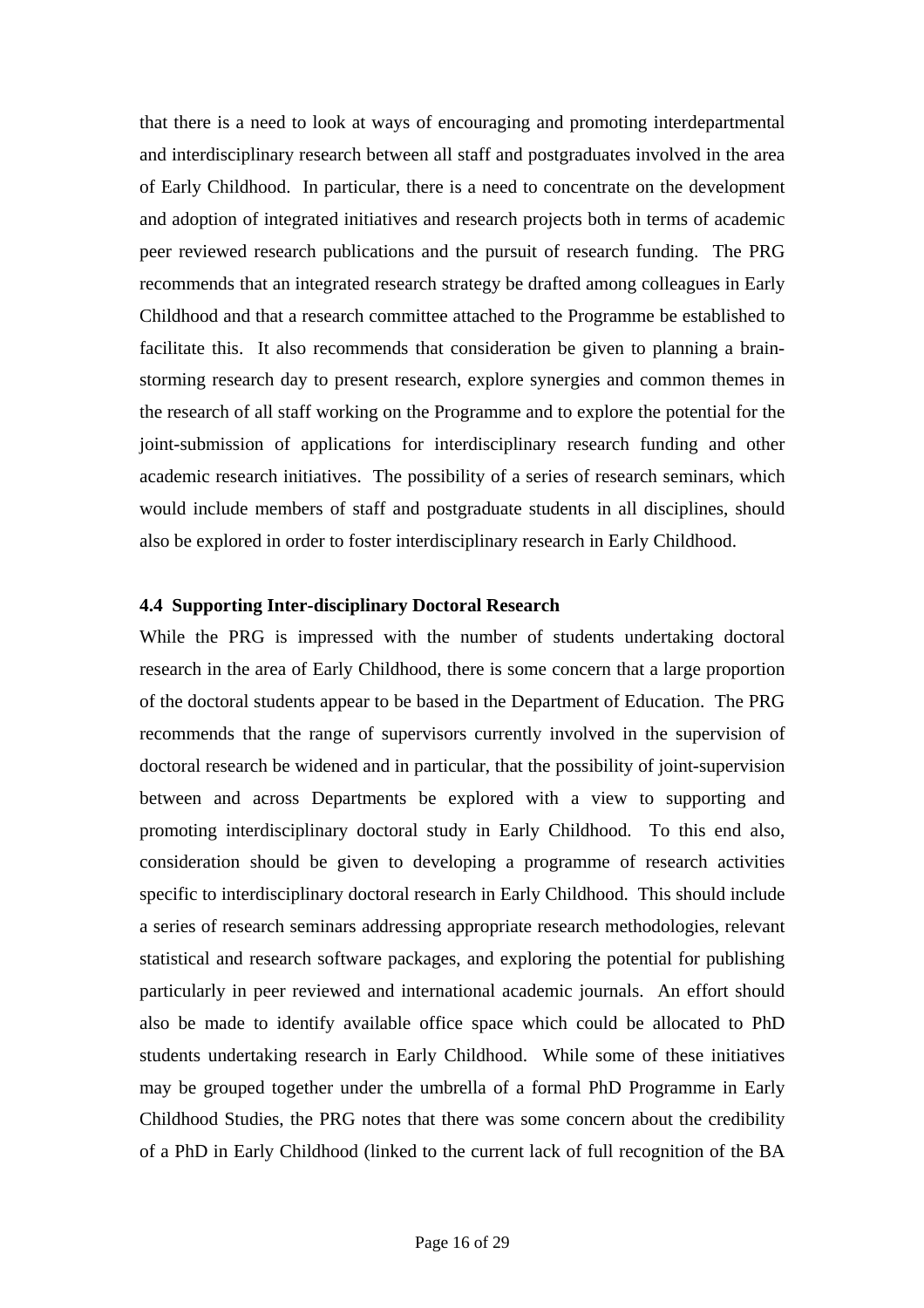Degree by the Health Service Executive/Department of Health and Children) which should inform whether a formal or informal approach is adopted here.

# **4.5 Staff Development**

## *4.5.1 Research Support*

The above sections identify the need for support for staff development across the interdisciplinary degree programme. In particular, the PRG recommends that staff training be offered to those staff wishing to develop their research skills. Those who have not undertaken doctoral research should be strongly encouraged to do so given that a PhD qualification is a requirement for staff in a research–led university. In this context, also, the PRG recommends the development of research strategies for individual members of staff as well as at programme level.

## *4.5.2 Resource Centres*

The PRG notes that the Department of Applied Social Studies Offprint Collection is open 6 hours per week and that the Department of Education Resource Centre is open in the afternoons only, principally to facilitate students taking the PG Diploma in Education. The PRG is uncertain whether these facilities are an appropriate use of time and resources. It is also concerned about the scarcity of resources available and the quality of those resources. Overall, the reviewers are of the opinion that access to the Boole Library is a more cost effective way of allocating and using available resources. The Group recommends, therefore, that the Programme encourage students to use the Boole Library whose extensive resources are more accessible during longer opening hours.

#### **4.6 Recommendations**

The PRG recommends that

- the Board of Studies examine possibilities and ways of encouraging interdisciplinary research projects with a focus on pursuit of external research funding and increasing publication in peer reviewed and international journals, by, for example,
	- o Introducing a research seminar series;
	- o Forming an interdisciplinary research committee;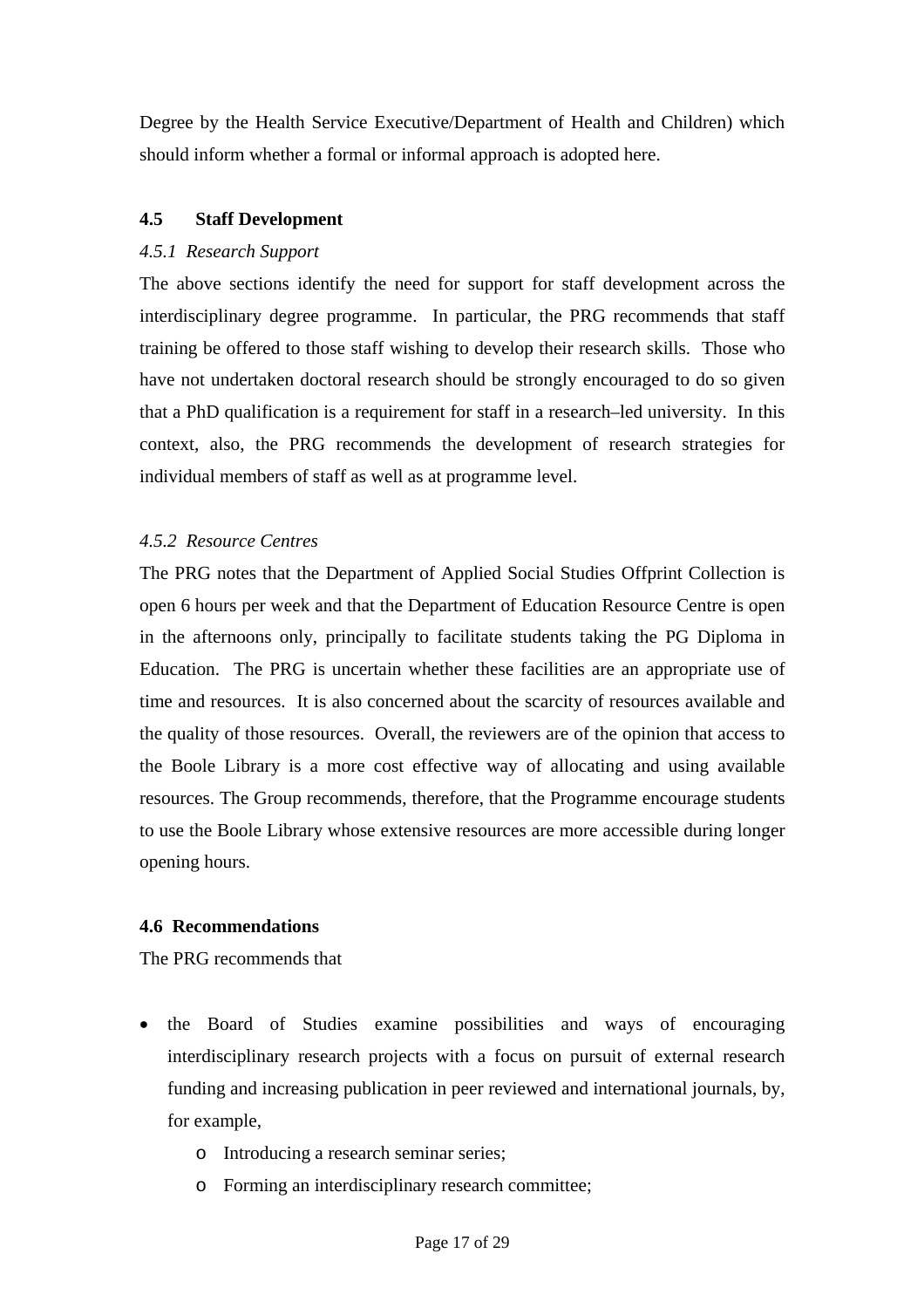- o Organising of research presentation/away days;
- the potential for interdisciplinary PhD research across disciplines with cosupervision of students be actively promoted;
- Research-active staff should develop
	- o a formal peer mentoring programme, and
	- o modelling

to encourage all staff to become research active and engaged in a research culture.

# **5. External Relations and Support Services**

#### **5.1 International Profiles**

The PRG wishes to acknowledge the international profiles initiated by key members of the Early Childhood Studies team. Through their involvement in international conferences, publishing, consultancy and promotion of Ireland's National Committee of OMEP (l'Organisation Mondiale pour l'Education Préscolaire – the World Organisation for Early Childhood Education) – both they and the ECS programme are known in over sixty countries.

#### **5.2 Full Recognition of the Degree**

The PRG recognises that the BA (ECS) Degree has achieved wide recognition amongst external stakeholders and employers in Ireland, many of whom hold the degree in very high regard. However, there remains a need to promote knowledge of the degree and possibilities for employment and future careers in the Health Service Executive. It is clear that some ECS graduates are gaining employment in the Health Service Executive, but at levels below that for which a degree is required, owing to current regulations. The PRG urges continued negotiations with the Health Service Executive/Department of Health and Children to gain full recognition for the degree as a professional qualification to work in the field of Early Childhood Education and Care at an appropriate level. To this end, the Work Placement element of the degree is seen as extremely important. (See also comments in the section on Teaching and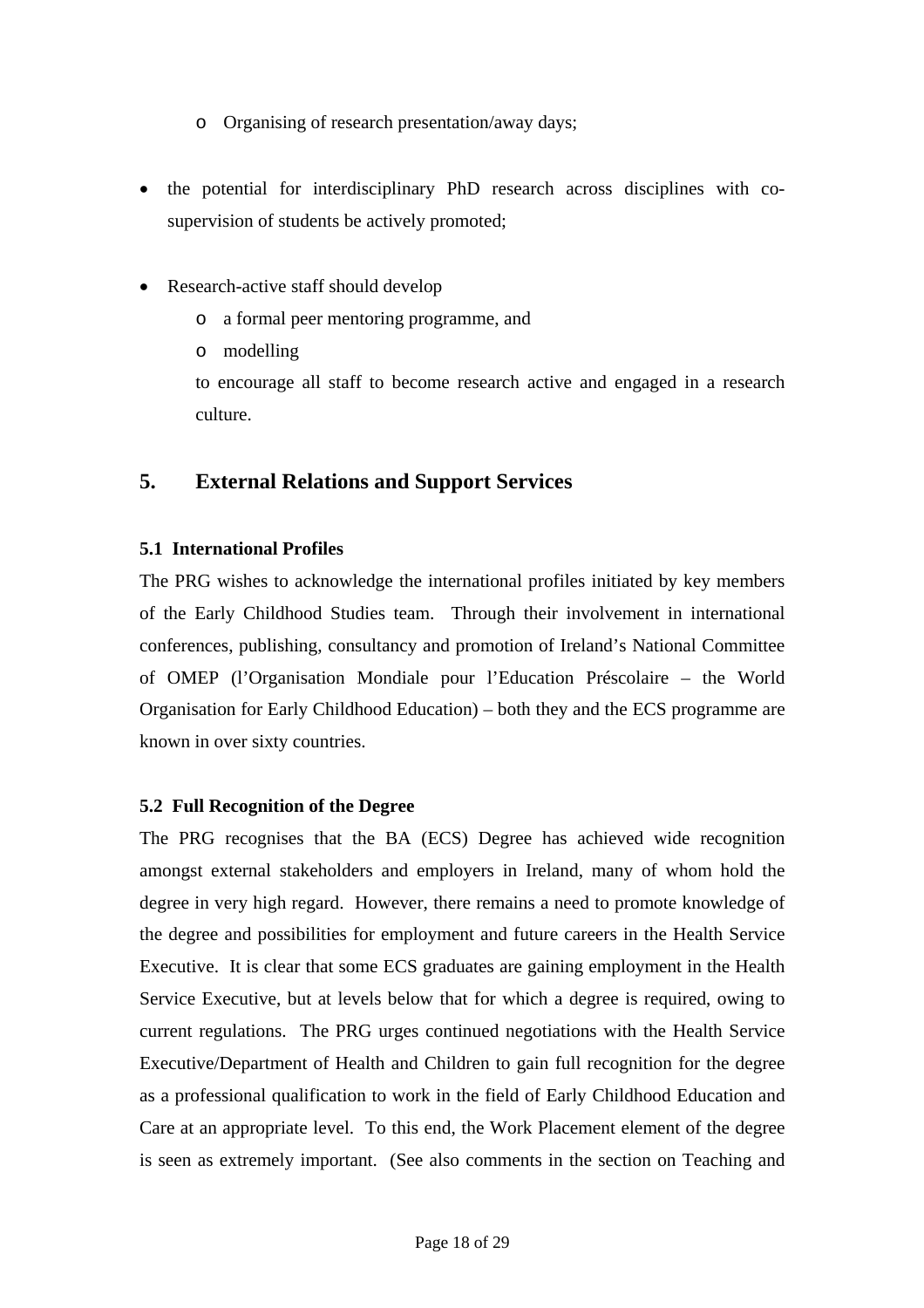Learning). However, some experience in Early Childhood settings is also regarded as important for all ECS students, irrespective of their planned career destinations, because the ability to engage with theory and evidence from research while involved in real-life experiences makes higher level demands than either theory or practice alone.

It is vital to return occasionally to consider whether a university degree should be an academic or a vocational qualification, or whether it can be both and, in view of other potential career destinations of graduates, the PRG considers it important that the new Curriculum Development Committee and the Board of Studies discuss the following issues in order to reconceptualise the purpose of the degree:-

- Should there be a non-vocational pathway through the ECS programme?
- Which professions are students being prepared for through the current programme?
- If students wish to move on to a range of professions after graduation, is one generic model of the degree feasible or should there be a number of pathways? What options could/should be considered?
- Would different undergraduate programmes be needed to fit students for different professional roles? (For example, in order for students to go on to postgraduate courses for work in teaching, the health sector, social work, residential care, and so on.) Would it be feasible to develop appropriate postgraduate courses where none currently exists at UCC, to follow on from the three-year degree?

# **5.3 Support Services**

#### *5.3.1 The Library*

The PRG found the Library facilities excellent and wishes to encourage greater use of this resource. The IT facilities in the Library were also noted with approval, as was the increasing availability of wireless access points. However, the reviewers are concerned about the apparently limited range of texts (mainly recommended books) being used by students. The PRG encourages the exploration of ways to develop greater use of the Library and specialist librarian by students, as well as the nurturing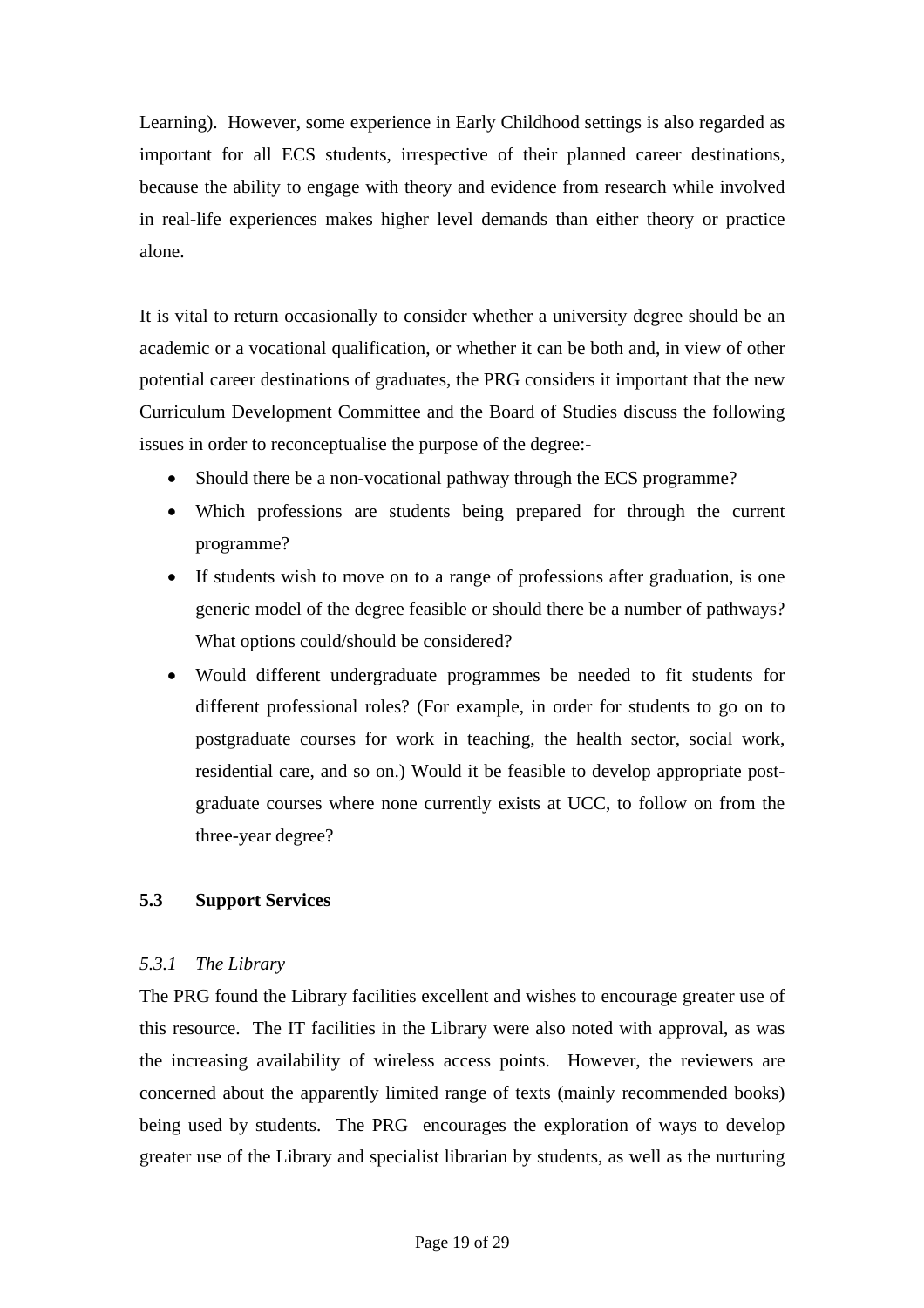of their independence in accessing a wide range of materials, including journal and electronic sources, and their training in research methods. Perhaps further development of coordination between teaching staff and library staff would help clarify the services being made available, as would the integration or embedding of the research skills and library use within the curriculum. This seems reasonable to the PRG, since the Library staff already have an excellent grasp of the complexities of the ECS degree and show sensitivity towards changing student needs. These issues naturally lead to the implication for the continued support of a subject librarian.

Students on the ECS degree currently enjoy strong support from the subject librarian and from the number of staff currently available to provide support and assistance on the library floor. The PRG is concerned therefore that proposals to reduce the number of staff on library floors when the new extension to the library is complete will reduce this support.

As noted above, the two Departmental Resource centres, which hold resources for ECS students are said to be hard to access, owing to their limited opening times. Greater use of the Boole Library might solve this problem, while at the same time causing the Departments involved to reconsider the use to which these rooms are put.

#### *5.3.2 The Development of Bessborough*

The Self Assessment Report recommended a proposal to develop a model crèche and preschool at Bessborough. While the PRG recognises the desire to provide leadership in this area, members question the advisability of such a plan for a variety of reasons, not least the huge amount of time and effort needed for such a venture, which might serve as a distraction from other activities. The PRG recommends, therefore, that the ECS Team focus on developments recommended elsewhere in this report.

#### *5.3.3 The Disability Office and Counselling Service*

The PRG found the Disability Office to be very positive about the programme. However, from discussions with students and staff, it is clear to the PRG that the University's Counselling Services are overstretched. While the PRG acknowledges that the students have a need for support, this need may, at least in some cases, be served by a Peer Mentoring scheme, with the caveat that student mentors be advised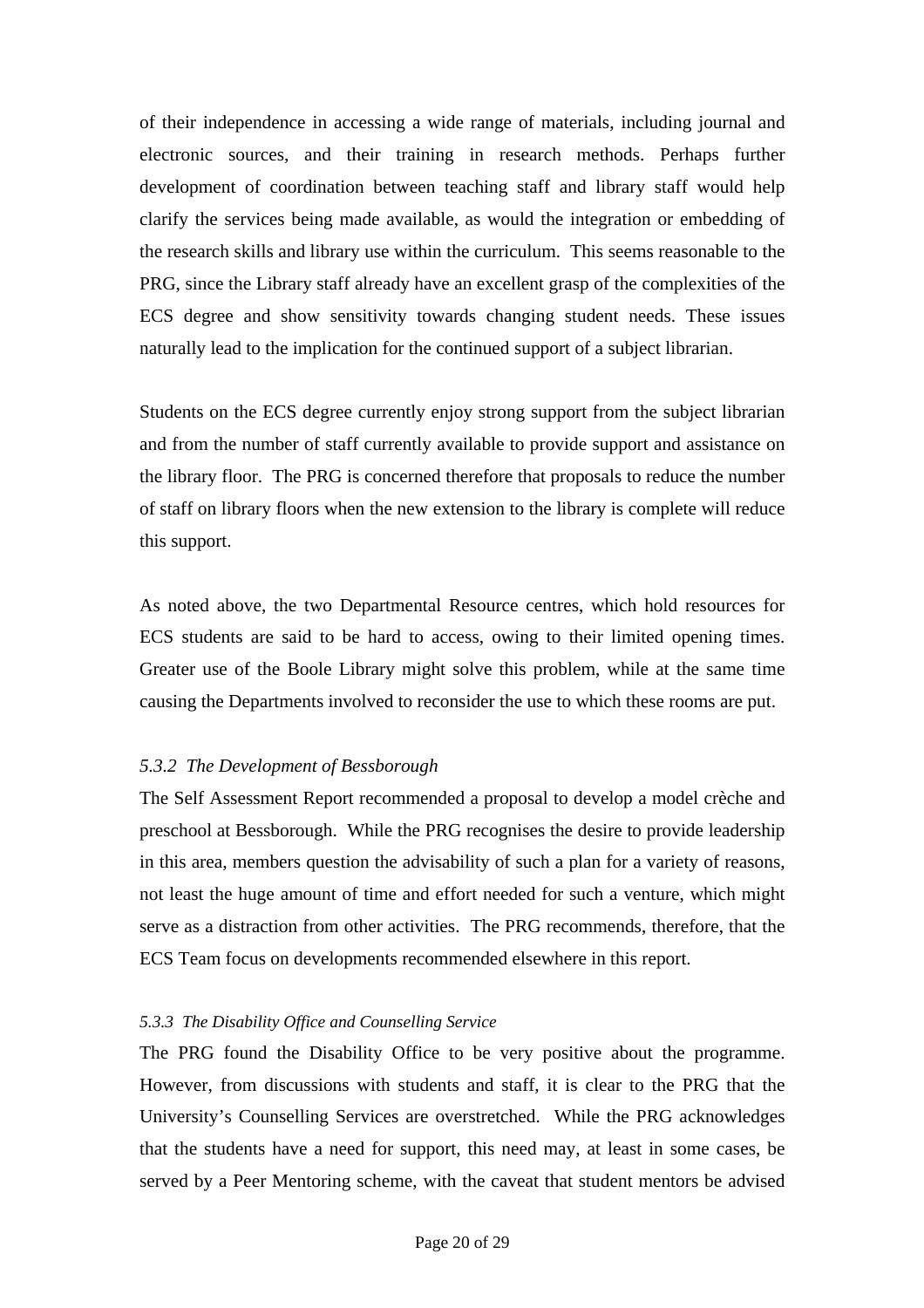that they cannot and should not try to take the place of the qualified Counsellors when a student is suffering severe problems. The setting up of such a scheme would require the involvement of the Counselling Service and, where appropriate, the Disability Office.

# *5.3.4 The Careers Office*

There was further support for the Degree programme from the Careers Office but with the added endorsement that the Board of Studies continue to seek full recognition for the degree from the Health Service Executive/Department of Health and Children. The recognition of the BA (Early Childhood Studies) as a desirable if not a necessary qualification for work with young children was seen as important so that in future, graduates might gain employment with appropriate responsibilities.

# **5.4 Recommendations**

The PRG recommends that:

- negotiations actively continue to have the degree recognised by the Health Service Executive/Department of Health and Children;
- the new Curriculum Development Committee which is to be established reconceptualise the purpose of the degree in relation to vocational training and the variety of accreditation procedures required for different professional outlets;
- the Board of Studies consider the development of a range of pathways and options to address the needs of students wishing to pursue particular careers in the field of early childhood services;
- the excellent high level of support available to students in the UCC Library be retained in future developments;
- that access to student counselling supports be improved with consideration being given to providing increased training for putting in place a peer-mentoring process for students.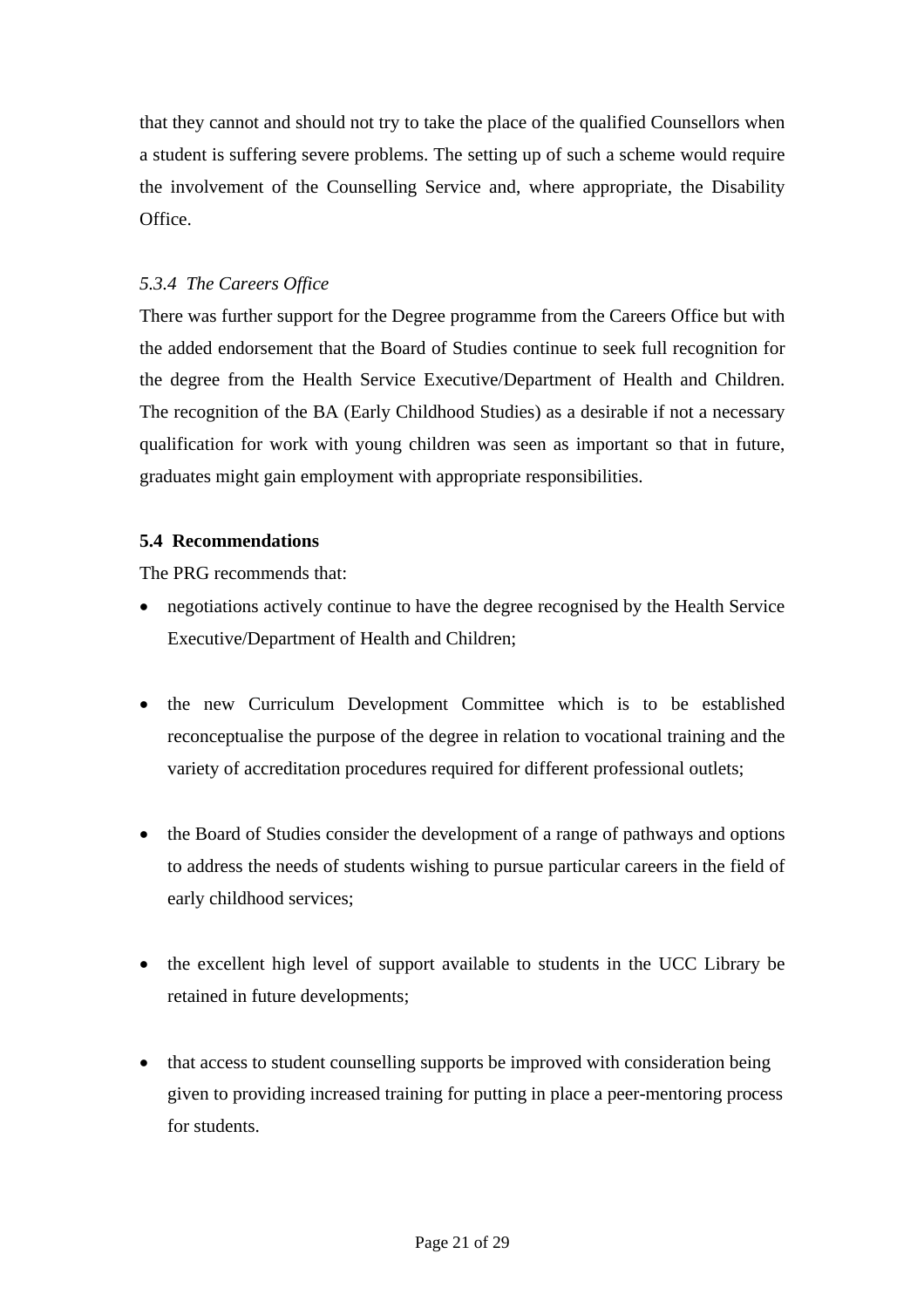# **6. Recommendations for Improvement**

This section gathers together the recommendations of the PRG for improvement as well as the following comments regarding the recommendations for improvement made in the Self Assessment Report:

# **6.1 Response to Recommendations made in the SAR**

1. *It is imperative that a separate budget line for Early Childhood Studies (ECS) be created to ensure the long-term viability of the programme. This budget line should not be tied to any of the participating departments.*

The PRG endorses this recommendation with the additional comment that the budget should be under the control of the Director of the Programme.

*2. Given the academic standing and significant administrative duties carried by the Deputy Directors in the Departments of Applied Social Studies and Paediatrics and Child Health, it is vital that this be recognised by promotion to Senior Lecturer positions.*

The PRG notes that there are considerable staffing difficulties involved in the delivery of the Programme and agrees that prior to any appointments the reconsideration of the management structures should be agreed. The PRG notes that there are internal UCC structures for promotion and encourages eligible staff to apply via these channels.

*3. There is currently an anomaly between the three main participating departments with regard to the number of college lectureships resulting from the degree. Paediatrics and Child Health, and Education presently both have three full-time lectureship positions while Applied Social Studies has two. Given that Applied Social Studies currently teaches one third of the degree, it is vital that this anomaly is addressed.*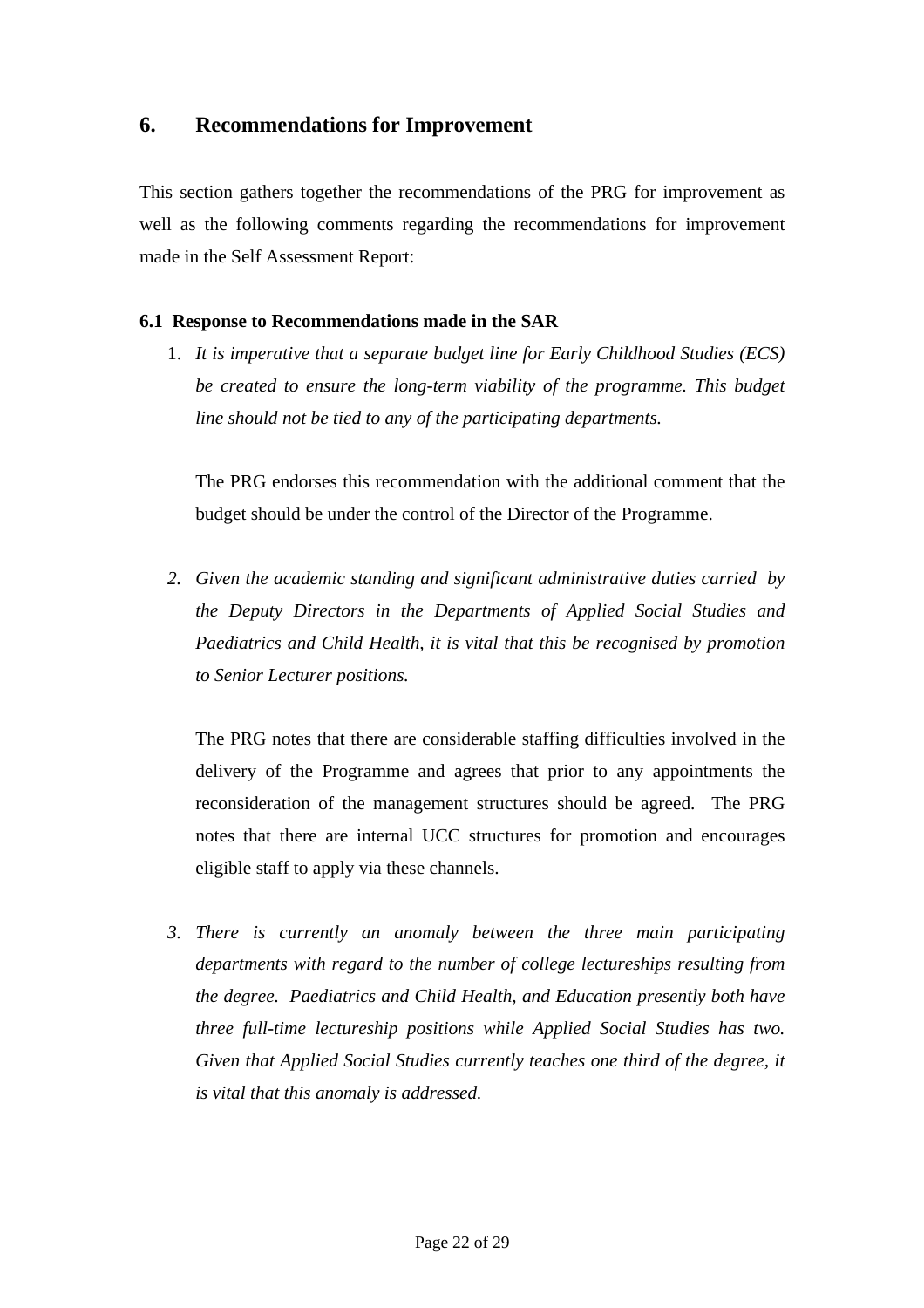The PRG notes the concerns regarding the levels of staffing, in particular in the Department of Applied Social Studies and the contribution of that Department to the Degree. The PRG recommends that serious consideration be given to the filling of a permanent full-time Lecturer position in Applied Social Studies relevant to the content of the Early Childhood degree.

*4. The SWOT Analysis has uncovered the crucial need for a Curriculum Committee to oversee the overall consistency and coherence of the programme and to ensure that the individual modules provide the desired outcomes for students. We will endeavour to establish a multi-disciplinary research committee which would develop and highlight such research opportunities and, furthermore, seek to source external funding for multi-disciplinary research initiatives.* 

The PRG endorses this recommendation but suggests a broader remit to the Curriculum Development Committee than that indicated in the SAR. The PRG also endorses the recommendation to set up a multidisciplinary research committee and to actively seek research income across the disciplines.

*5. The Development of a Model Crèche and Pre-school* 

The PRG does not endorse this recommendation.

*6. The Establishment of a dedicated Early Childhood Studies Resource Centre* 

The PRG does not endorse this recommendation.

*7. The Development of a more Comprehensive Programme of Pastoral Care* 

The PRG does not endorse this recommendation.

8. *The Development of a more Democratic Management Structure for ECS*

See recommendations made by PRG in the following section.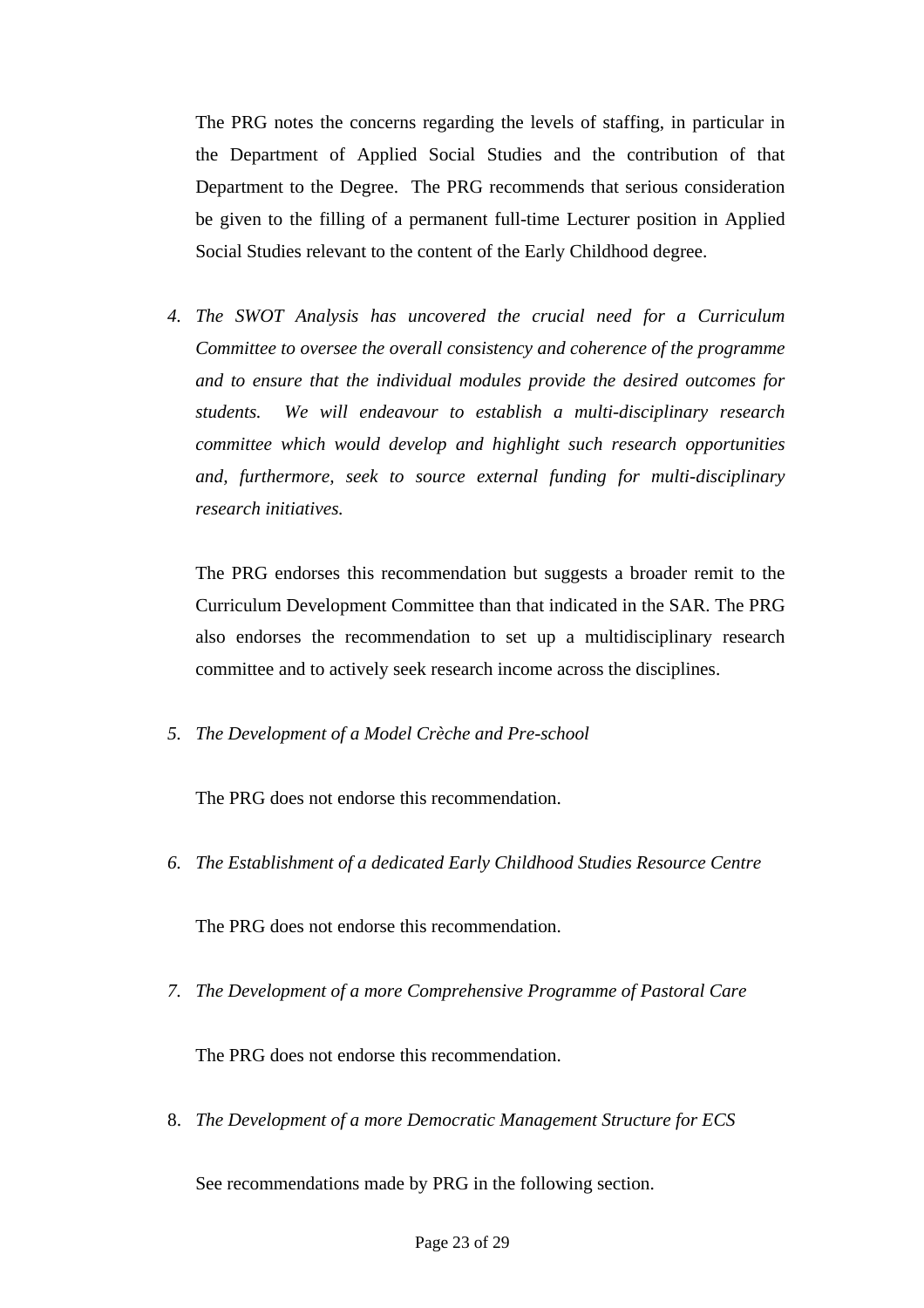# **6.2 Recommendations for Improvement made by the PRG**

The PRG also recommends that:

- 1. the University develop its policies and workable formula for budgetary aspects and resource allocation for interdisciplinary degree programmes in the context of the RAM;
- 2. the Board of Studies (BOS) review the management structure for the degree programme as a matter of immediate urgency and consider a clearer definition of roles and responsibilities;
- 3. consideration be given to means of incentivising the participation of schools and colleges in interdisciplinary degrees;
- 4. the Chair in Early Childhood Studies be filled as soon as possible;
- 5. the Director be given access on the DMIS to all modules taken by all students in all years of the Degree programme with immediate effect;
- 6. consideration be given to the provision of appropriate dedicated space and facilities for the administrative and pastoral support of the degree programme and in particular for the support of research postgraduate students;
- 7. in the interests of the students and the ongoing viability of the degree, the role of the Department of Applied Psychology in provision of service teaching in the degree programme be re-evaluated, with consideration being given to the appointment of a staff member with expertise in psychology in one of the other participating departments to contribute to this aspect of the programme;
- 8. all assignments be returned to students by a specified date, communicated to students at the commencement of the academic year;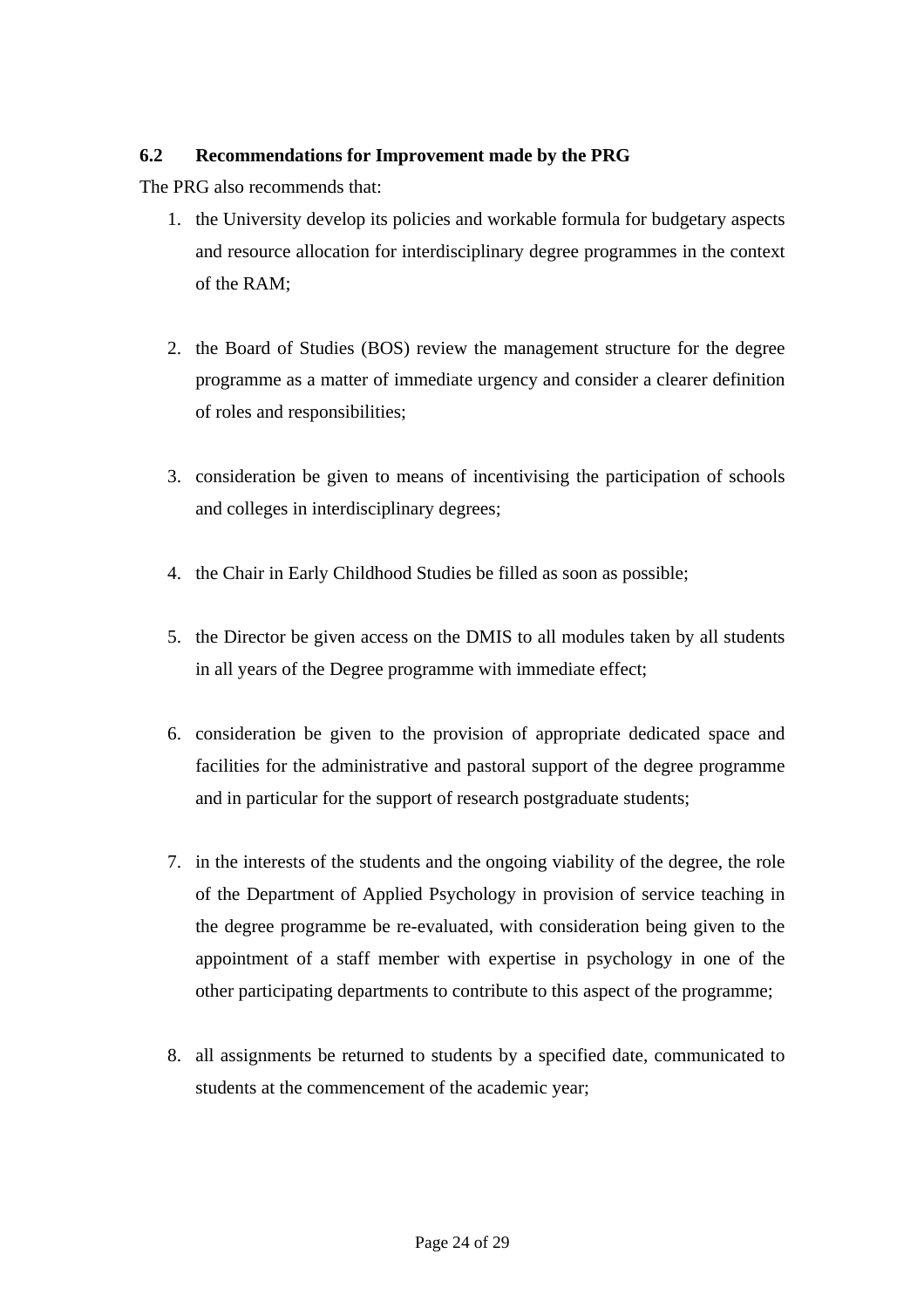- 9. serious consideration be given to double marking and moderation of both assignments and written examinations at the level of final year, initially, with a view to ensuring consistency of standards at all levels eventually;
- 10. the staff/student committee be reformulated with representation from all participating departments and a rotating Chair;
- 11. the timeframe of work placements and their function within the curriculum be re-considered;
- 12. greater use be made of central resources available, in particular the Boole Library, rather than in the Dept of Education Resource Centre the Department of Applied Social Studies Off-print Collection;
- 13. greater focus be placed on research–led teaching and learning with a concentration on theoretical currency in all reading lists and encouragement of students to make maximum use of library resources, including journal and electronic sources, and to be trained in research methods at undergraduate level;
- 14. the Board of Studies examine possibilities and ways of encouraging interdisciplinary research projects with a focus on pursuit of external research funding and increasing publication in peer reviewed and international journals, by, for example,
	- a. Introduction of a research seminar series;
	- b. Formation of an interdisciplinary research committee;
	- c. Organisation of research presentation/away days;
- 15. the potential for interdisciplinary PhD research across disciplines with cosupervision of students be actively promoted;
- 16. Research-active staff should develop
	- a. a formal peer mentoring programme, and
	- b. modelling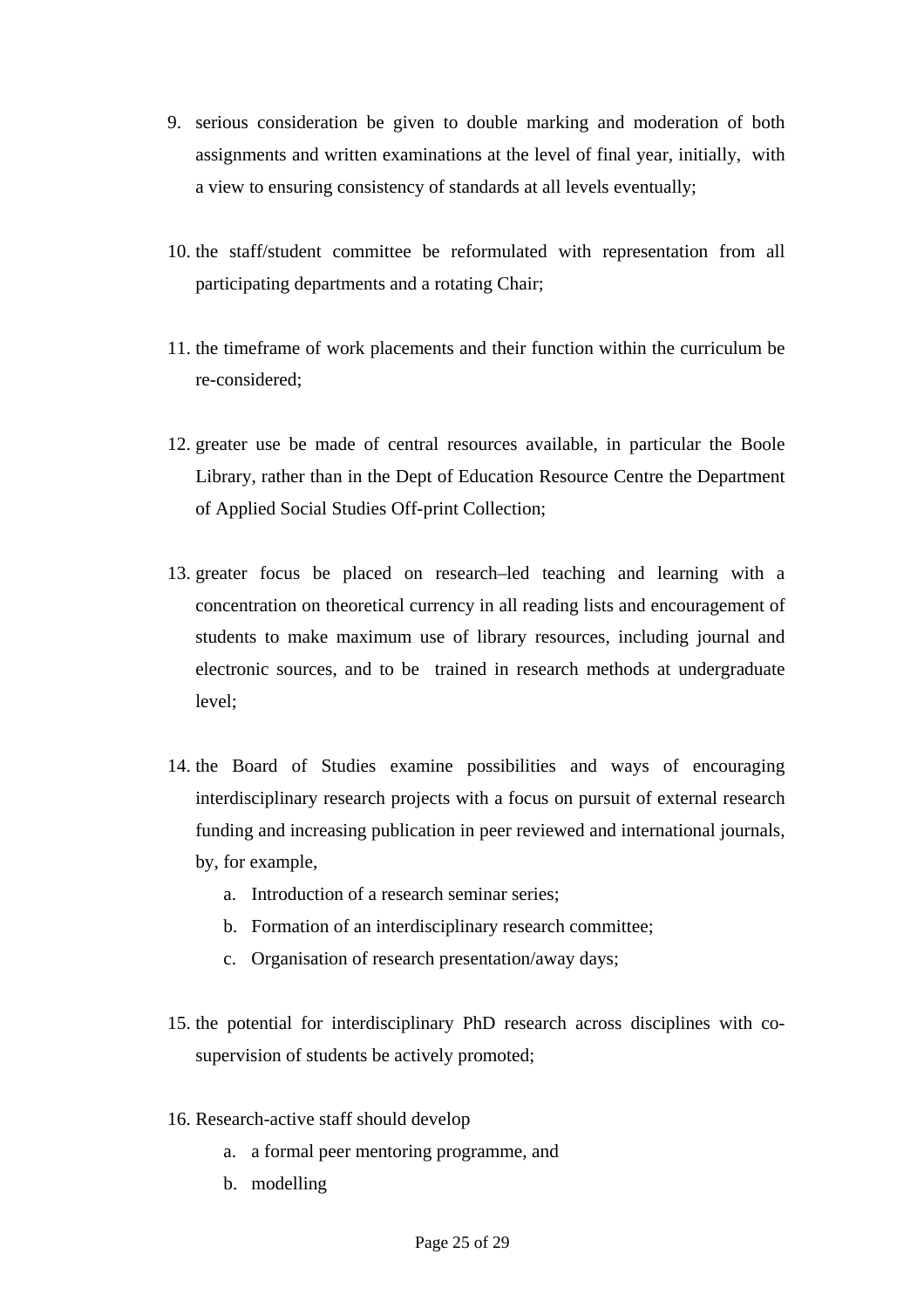to encourage all staff to become research active and engaged in a research culture;

- 17. negotiations actively continue to have the degree fully recognised by the Health Service Executive/Department of Health and Children;
- 18. the new Curriculum Development Committee which is to be established reconceptualise the purpose of the degree in relation to vocational training and the variety of accreditation procedures required for different professional outlets;
- 19. the Board of Studies consider the development of a range of pathways and options to address the needs of students wishing to pursue particular careers in the field of early childhood services;
- 20. the excellent high level of support available to students in the UCC Library be retained in future developments;
- 21. that access to student counselling supports be improved with consideration being given to providing increased training for putting in place a peermentoring process for students.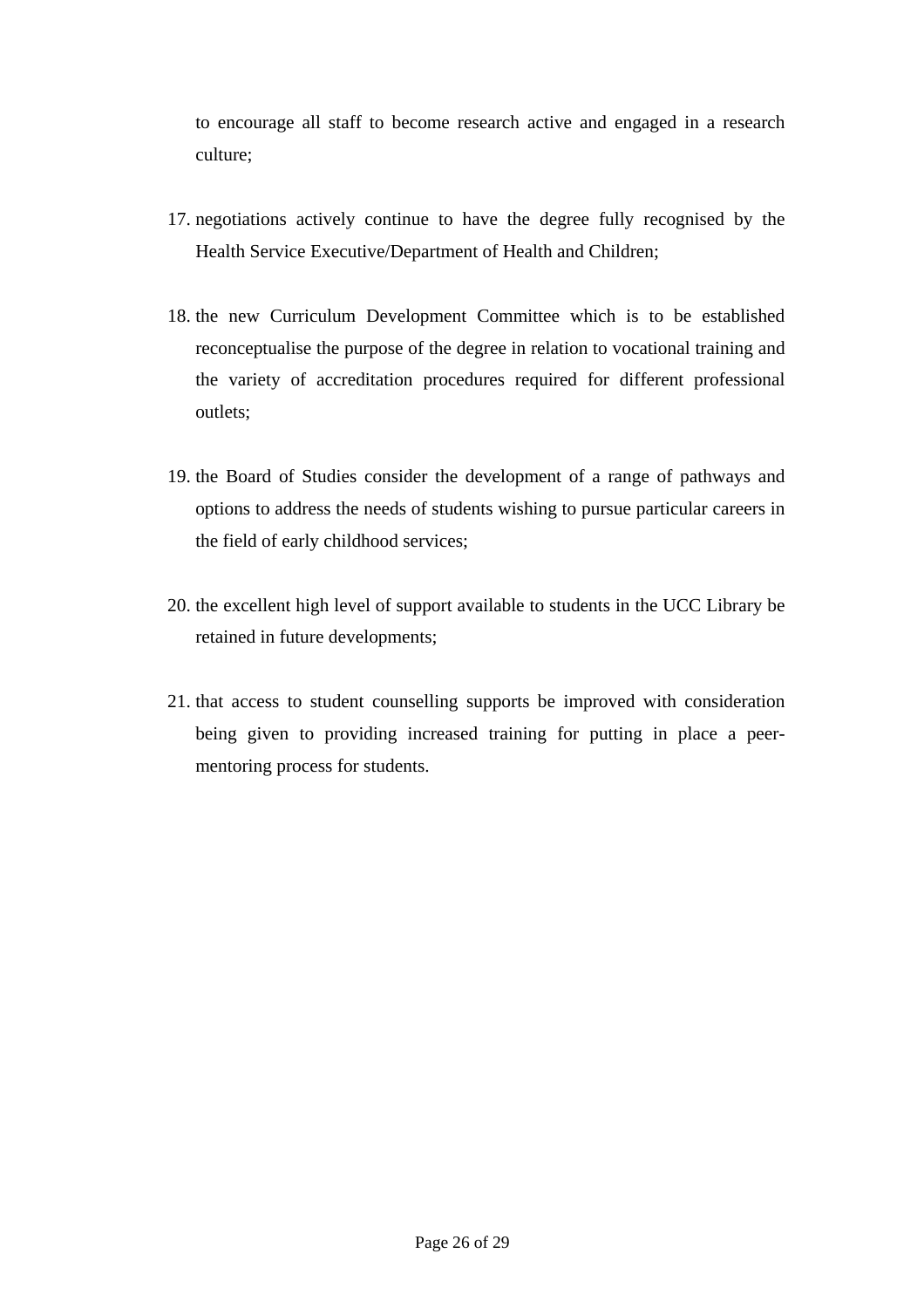# **Appendix A**

## **Timetable for conduct of Peer Review Visit**

#### **Early Childhood Studies**

#### *Monday 5th December 2005*

- 17.30 Meeting of members of the Peer Review Group Briefing by Director of Quality Promotion Unit, Dr. N. Ryan. Group agrees final work schedule and assignment of tasks for the following 2 days. Views are exchanged and areas to be clarified or explored are identified.
- 19.30 Dinner for members of the Peer Review Group, Director of Programme and Co-ordinating Committee.

#### *Tuesday 6th December 2005*

08.30 Convening of Peer Review Group in Tower Room 2, North Wing, Main Quadrangle, UCC

All meetings took place in this venue except where specifically indicated below.

Consideration of Self-Assessment Report

- 09.00 Dr. Francis Douglas, Director, BA (Early Childhood Studies) Degree Programme
- 09.30 Meeting with all members of Board of Studies for BA (Early Childhood Studies) Degree

Venue: Room 2.55, O'Rahilly Building

- 10.30 Tea/Coffee
- 10.45 Meetings with members of staff.
	- 10.45 Aoife Duggan, Administration 10.58 - Dr. Mary Horgan, Deputy Director 11.11 - Dr. Deirdre Horgan, Deputy Director 11.24 - Dr. Anne Gaffney, Deputy Director 11.37- Dr. Anna Ridgway (Placement Manager) 11.50 - Patricia O'Connor (Deputy Placement Manager) 12.03 - Eileen Hogan, Department of Applied Social Studies 12.16 - Dr. Claire Edwards, Department of Applied Social Studies 12.29 - Dr. Geraldine Boylan, Department of Paediatrics/Child Health
- 13.00 Working private lunch for members of Peer Review Group
- 14.00 Representatives of  $1<sup>st</sup>$ ,  $2<sup>nd</sup>$  and  $3<sup>rd</sup>$  Year BA (ECS) Undergraduate Students

Aoife Ryng, 1<sup>st</sup> Year, Irish Student Jayne Burke, 2<sup>nd</sup> Year, FETAC Student Kara Dudman, 2<sup>nd</sup> Year, International Student Katherine Murphy, 2<sup>nd</sup> Year, Mature Student Melisa O'Mahony, 2<sup>nd</sup> Year, Special Needs Student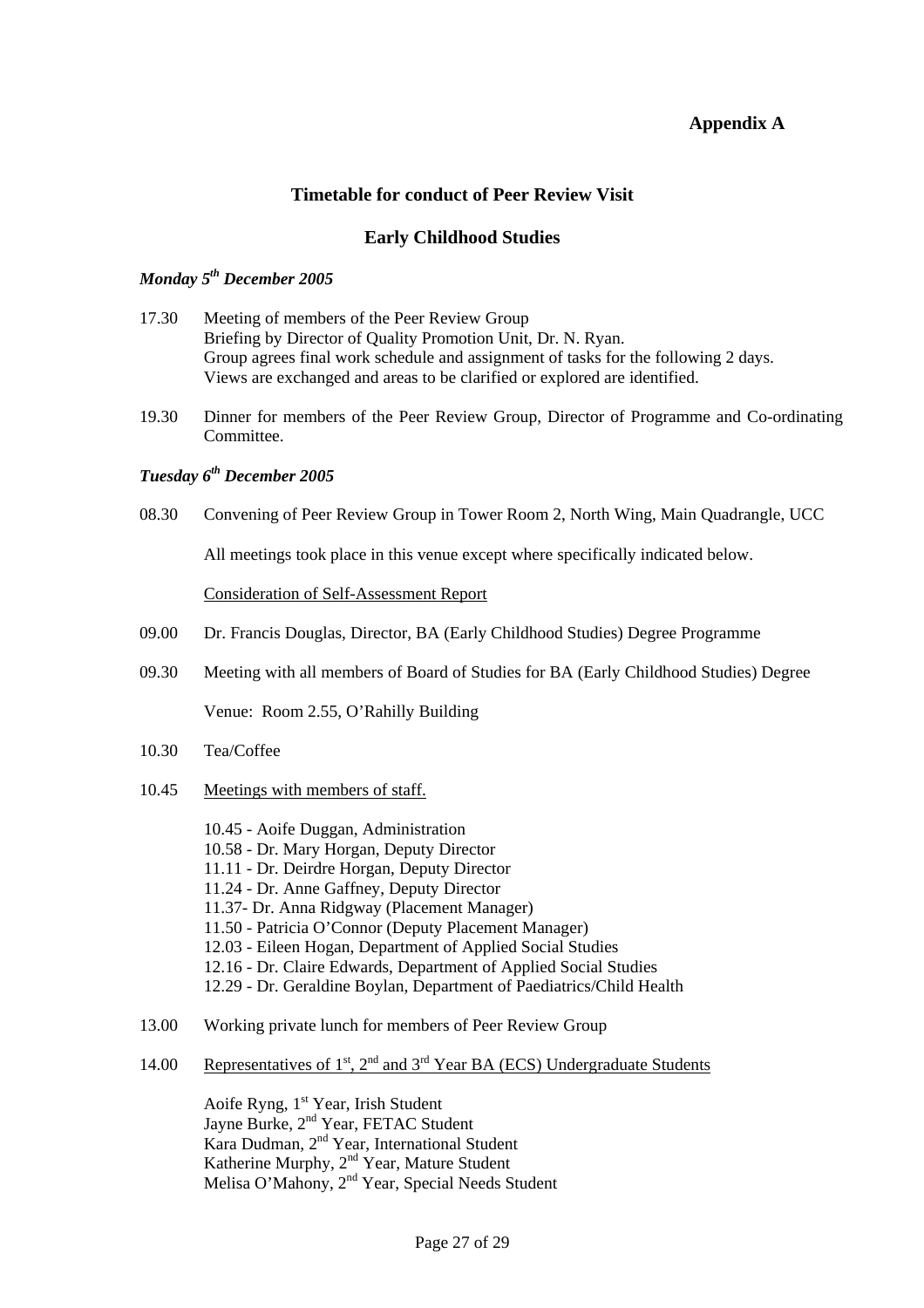Martine Vatland, 2<sup>nd</sup> Year, Non-EU Student Nicola Carey, 3<sup>rd</sup> Year, Irish Student Marina Swift, 3<sup>rd</sup> Year, Transfer Student

14.30 Representatives of Postgraduate Students

James Hurley, Dip Psych 1 (Applied Psychology ) Caroline Vasseur, MSocial Work 1 (Applied Social Studies) Emma Terry, MSocial Work 2 (Applied Social Studies) Maria Cassidy, PhD 1 (Paediatrics/Child Health) Susan Burke, PhD 2 (Education) Marcella Towler, PhD 2 (Education) Jennifer Sturley, PhD recently submitted (Paediatrics/Child Health)

15.00 Researchers

Judith Butler, PhD (Education); Lecturer in Further Education; ongoing research in Special Needs

Maura Cunneen, PhD (Education), Lecturer, Department of Education, UCC; Current Funded Research on Gender and Young Children  $(E53,000)$ 

Mary Daly, PhD (Education); Applying for IRCHSS Post Doc Scholarship Rosaleen Murphy, PhD (Education); recently completed Post Doc Research; Publishing Book on Research Methods in the Early Years Vanessa Murphy, PhD (Education), Lecturer in the BA ECS in Cork

15.30 Tea/coffee

Consideration of issues by PRG

- 16.00 Professor Paul Giller, Registrar & Vice-President for Academic Affairs
- 16.30 Professor David Cox, Acting Head, College of Arts, Celtic Studies & Social Sciences / Dean, Faculty of Arts

Professor Michael Murphy, Acting Head, College of Medicine & Health / Dean, Faculty of Medicine & Health

- 17.00 Representatives of recent graduates, employers and other stakeholders
	- Lucy Connolly, *Irish Preschool Playgroups Association*
	- Maíre Uí Chonghaile, *Inspector, Department of Education & Science*
	- Miriam Verling, *Montessori School*

Venue: Staff Common Room

19.00 Meeting of Peer Review Group to identify remaining aspects to be clarified and to finalise tasks for the following day followed by a working private dinner for members for the Peer Review Group.

### *Wednesday 7th December 2005*

- 08.30 Convening of Peer Review Group in Tower Room 2, North Wing, Main Quadrangle
- 08.40 Professor Peter Kennedy, Vice-President for Research Policy & Support

Institute of Technology; ongoing research